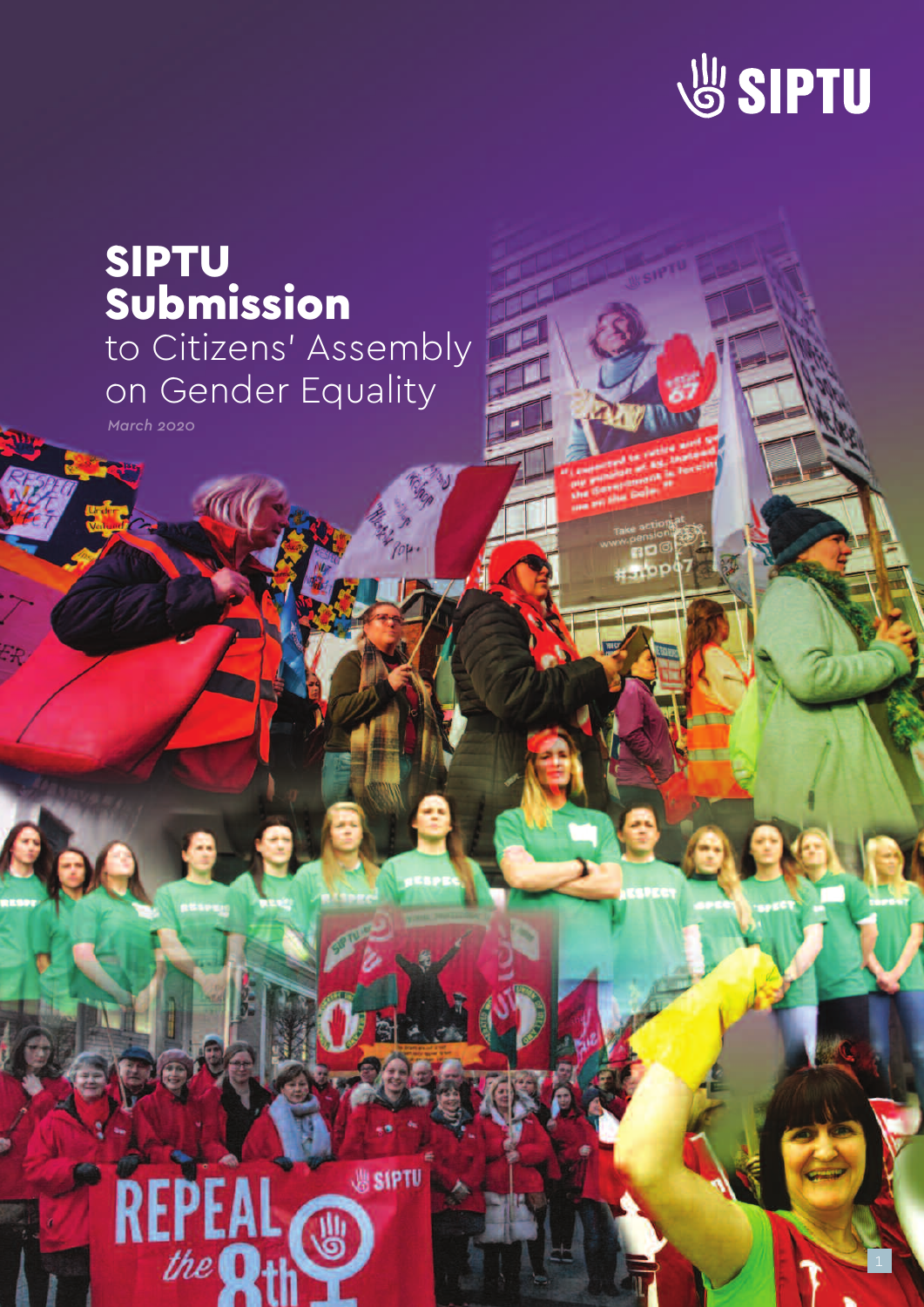# **Introduction and Summary**

SIPTU would like to thank the Citizens' Assembly for the opportunity to make this submission on gender equality. In our submission we will focus on issues impacting on gender, work and the workplace.

SIPTU is the largest trade union in Ireland. We represent workers in all sectors of the economy in both the public and private sector. Representing approximately 200,000 workers, almost half of whom are women, our trade union has been at the forefront of campaigning on issues impacting on gender equality for over century. Despite numerous advances however, women remain disadvantaged in the workplace, in the labour market and in Irish society.

Women workers pay a heavy price for their gender. No single submission can address the full-range of barriers to equality that women workers face. One particular challenge is that, in the context of a *Just Transition* to more sustainable economic and social activities, we will need to significantly improve pay and working conditions for women who already disproportionately experience low-pay and precarious living standards.

For that reason, our submission highlights the most critical issues that our members confront at work and makes recommendations for improved equality outcomes. We hope the Citizens' Assembly will consider our recommendations when drafting its report.

The following summarises SIPTU's recommendations:

- $\rightarrow$  The introduction of a legal right to collective bargaining
- $\rightarrow$  The introduction of a legal right to flexible working arrangements
- $\rightarrow$  An expansion of in-work family benefits (maternity, paternity and parental benefit)
- $\rightarrow$  That years spent engaging in caring work be acknowledged in the State pension and the proposed auto-enrolment pension
- $\rightarrow$  A substantial increase in investment in childcare to create a professionalised workforce delivering quality affordable childcare
- $\rightarrow$  Investment in supports for carers in the community
- $\rightarrow$  The State to directly employ lone parents and other disadvantaged groups who find it difficult to access employment in the economy (that is, the State acts as an employer of last resort)
- $\rightarrow$  Introduction of a range of health and welfare measures in the workplace (paid domestic violence leave, menstrual and menopause leave, free sanitary products, and reform of breastfeeding legislation)

We hope that the proposals outlined in our submission will stimulate debate over the remedies that are needed to improve working conditions and promote equality, not only in the workplace but throughout society.

On behalf of SIPTU, I would like to thank the Citizens' Assembly for their consideration of these proposals. We would be happy to supply further information on these and related issues upon request and would welcome an opportunity to address the Citizens' Assembly on the issues and proposals outlined in this submission.

#### **Ethel Buckley**

**SIPTU Deputy General Secretary for Organising and Membership Development**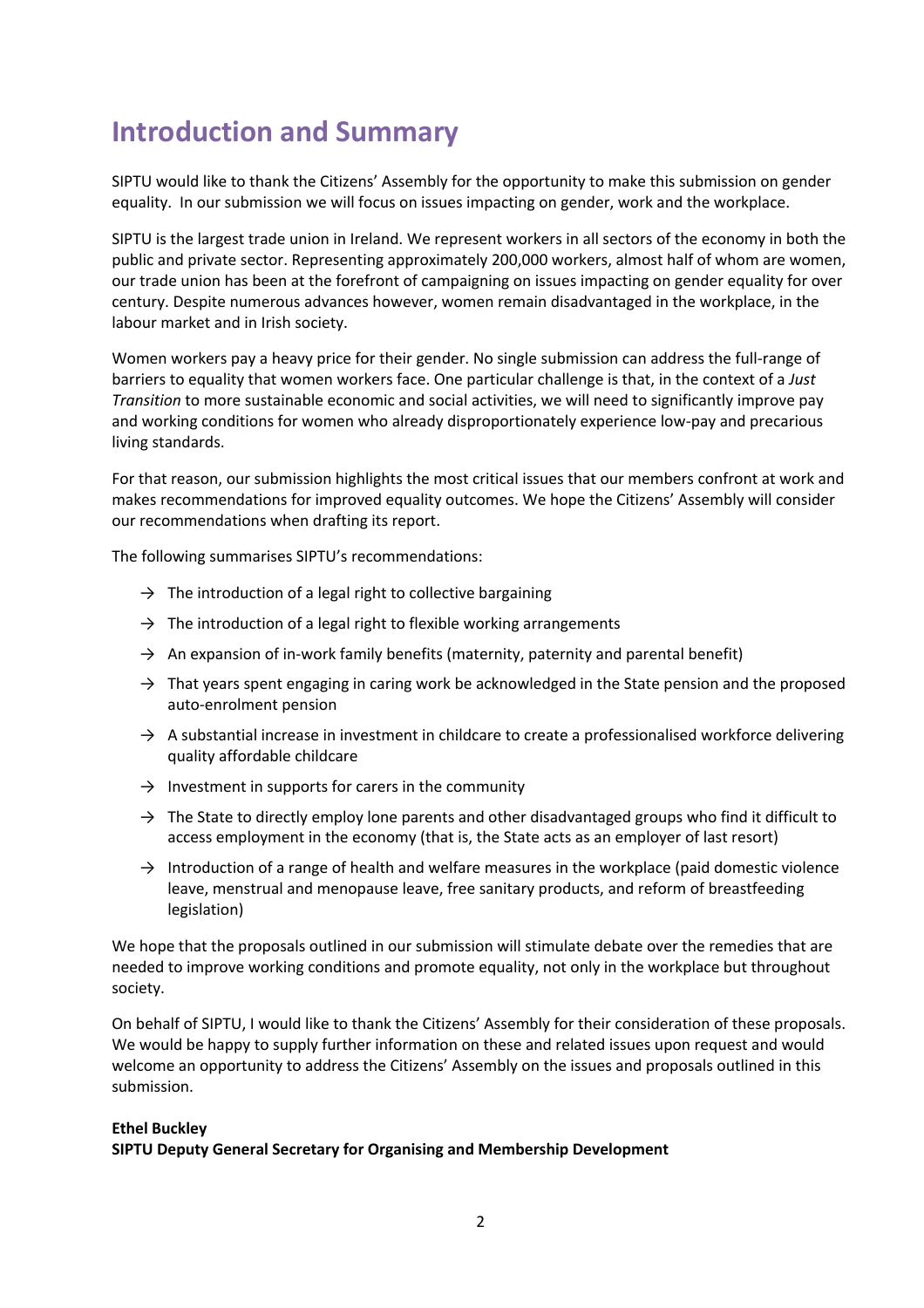# **1. Women and Collective Bargaining**

Collective bargaining is the process whereby employees in a workplace come together to negotiate wages, working conditions, hours of work, social benefits (e.g. pensions, sick pay) training, health and safety, overtime, grievance mechanisms and rights to participate in the decision-making process of the company with their employer.

In all other EU countries employees have a right to bargain collectively with their employer (e.g. in Northern Ireland and Britain, if 50 percent of employees choose to bargain collectively, the employers must respect that decision and enter into negotiations). Ireland is a European exception. Workers in the Republic of Ireland do not have the legal right to bargain collectively even though the owners of a company do (they bargain collectively through management). This is despite provisions for collective bargaining contained in the Charter of Fundamental Rights of the European Union and International Labour Organisation conventions.

The absence of a legal right to collective bargaining impacts more negatively on women workers in Ireland than their male counterparts. This is because collective bargaining is particularly beneficial for women. Its benefits can be seen not only in better pay but in working conditions such as preventing precarious work and zero hours contracts, improved work/life balance and increased availability of flexible working arrangements.

### **Gender Pay Gap**

The Irish unadjusted gender pay gap is slightly below the EU average. However, this hides considerable variations within the economy. In the private sector, Ireland has the 8<sup>th</sup> highest gender pay gap - well above the EU average - while in the public sector the Irish gender pay gap is the  $6<sup>th</sup>$  lowest.<sup>1</sup>. A key reason for this is collective bargaining. Whereas collective bargaining is pervasive across the public sector, only 15 percent of private sector workers are covered under collective bargaining agreements. This means the majority of employees in the private sector have less bargaining power than their counterparts in the public sector.2

Collective bargaining has been shown to reduce the gender wage gap. A study of 22 countries covering a 10-year period found that collective bargaining both reduced wage inequality in the workplace and raised the wage floor which benefited women since they occupied the lower income deciles.<sup>3</sup> In another crosscountry analysis, the authors found that the fact that collective bargaining reduced the gender pay gap, '*stands to reason because collective bargaining tends to set high wage floors thereby equalising* 

 $1$  Eurostat Gender pay gap in unadjusted form by type of ownership:

https://appsso.eurostat.ec.europa.eu/nui/show.do?dataset=earn\_gr\_gpgr2ct&lang=en

<sup>&</sup>lt;sup>2</sup> Collective bargaining systems and workers' voice arrangements in OECD countries; OECD; Sandrine Cazes S., Andrea Garnero A/, Sébastien Martin.S and Chloé Touzet, C; 2019; https://www.oecd-ilibrary.org/sites/a6ebacb7en/index.html?itemId=/content/component/a6ebacb7-en

<sup>&</sup>lt;sup>3</sup> Understanding International Differences in the Gender Pay Gap, Blau, F., Kahn, L., Journal of Labor Economics; January 2003: https://www.journals.uchicago.edu/doi/abs/10.1086/344125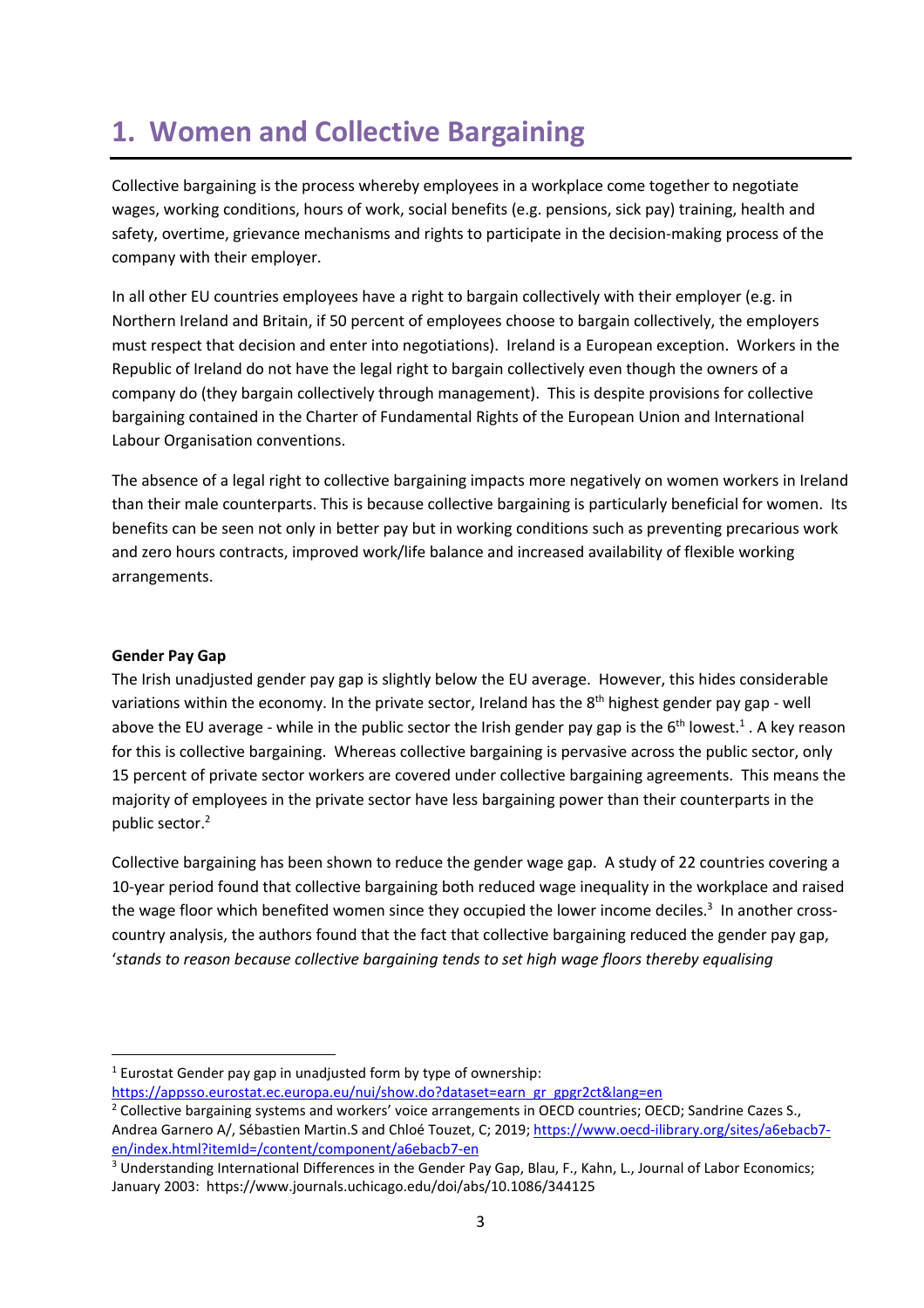*earnings'*. 4 Another survey showed that collectively-regulated wage structures reduce direct gender pay discrimination compared to individualised pay systems where managerial prerogative prevails.<sup>5</sup>

In Ireland, ESRI researchers examined the impact of national wage agreements, a form of centralised bargaining, and found that women in part-time employment clearly benefited from collective agreements in terms of closing the gender pay gap (full-time female employees benefited from national agreements but less so at firm level).<sup>6</sup> This is consistent with other studies that show larger gains for women from collective bargaining. One survey showed that women in workplaces with collective agreements earned 26 percent more than women in non-unionised workplaces while the gap for men was 15 percent.<sup>7</sup>



The data is clear: women experience higher levels of low-pay than men. Ireland has the second highest level of female low pay among its peer group in the EU

(other high-income countries) at 26 percent.8 More than one-in-four women in work are officially categorised as lowpaid. Men in Ireland, however, had a low pay rate of 17 percent.

It has now been well established that over the last 20 years increasing inequality

throughout Europe and the US is a direct result of the decline of collective bargaining and workers' '*voice'*. The IMF<sup>9</sup> has found a causal link between rising inequality and the decline in workplace collective bargaining while the OECD has made similar findings.10 Richard Wilkinson and Kate Pickett - authors of the ground-breaking 2010 work *The Spirit Level* found that over a 30-year period *'as trade union membership declined, inequality increased'*. <sup>11</sup> Women have been particularly hard hit as they struggle

https://www.researchgate.net/profile/Solomon\_Polachek/publication/253146419\_The\_Gender\_Pay\_Gap\_A\_Cross-Country\_Analysis/links/55a5266608aef604aa04274a/The-Gender-Pay-Gap-A-Cross-Country-Analysis.pdf

<sup>5</sup> Rubery, J. 2007. Undervaluing Women's Work, Equal Opportunities Commission Manchester, Working Paper Series No 53: http://www.equalityhumanrights.com/uploaded\_files/equalpay/undervaluing\_ womens\_work.pdf

https://journals.sagepub.com/doi/abs/10.1177/0959680111410962

<sup>8</sup> Eurostat, Low-wage earners as a proportion of all employees (excluding apprentices) by sex: https://appsso.eurostat.ec.europa.eu/nui/show.do?dataset=earn\_ses\_pub1s&lang=en

<sup>4</sup> The Gender Pay Gap: A Cross-Country Analysis; Polachek, S., Xiang, J.; 2006:

<sup>&</sup>lt;sup>6</sup> The impact of wage bargaining and worker preferences on the gender pay gap; McGuinness, S.; Kelly, E., O'Connell, P.; European Journal of Industrial Relations, August, 2011:

<sup>7</sup> The Union Effect in California #2: Gains for Women, Workers of Color, and Immigrants', UC Berkeley Labour Centre 2018.

<sup>&</sup>lt;sup>9</sup> Inequality and Labor Market Institutions, Jaumotte, F., Buitron, C., International Monetary Fund, 2015: https://www.imf.org/en/News/Articles/2015/09/28/04/53/soint071015a

<sup>&</sup>lt;sup>10</sup> Negotiating Our Way Up, OECD, 2019: https://www.oecd-ilibrary.org/docserver/1fd2da34en.pdf?expires=1582893507&id=id&accname=guest&checksum=3DD9BC81E7AED8F1E23B5B219F061C2C

<sup>&</sup>lt;sup>11</sup> The importance of the labour movement in reducing inequality, Wilkinson, R., Pickett, K.; July 2014: http://classonline.org.uk/docs/2013\_04\_Thinkpiece\_-\_labour\_movement\_and\_a\_more\_equal\_society.pdf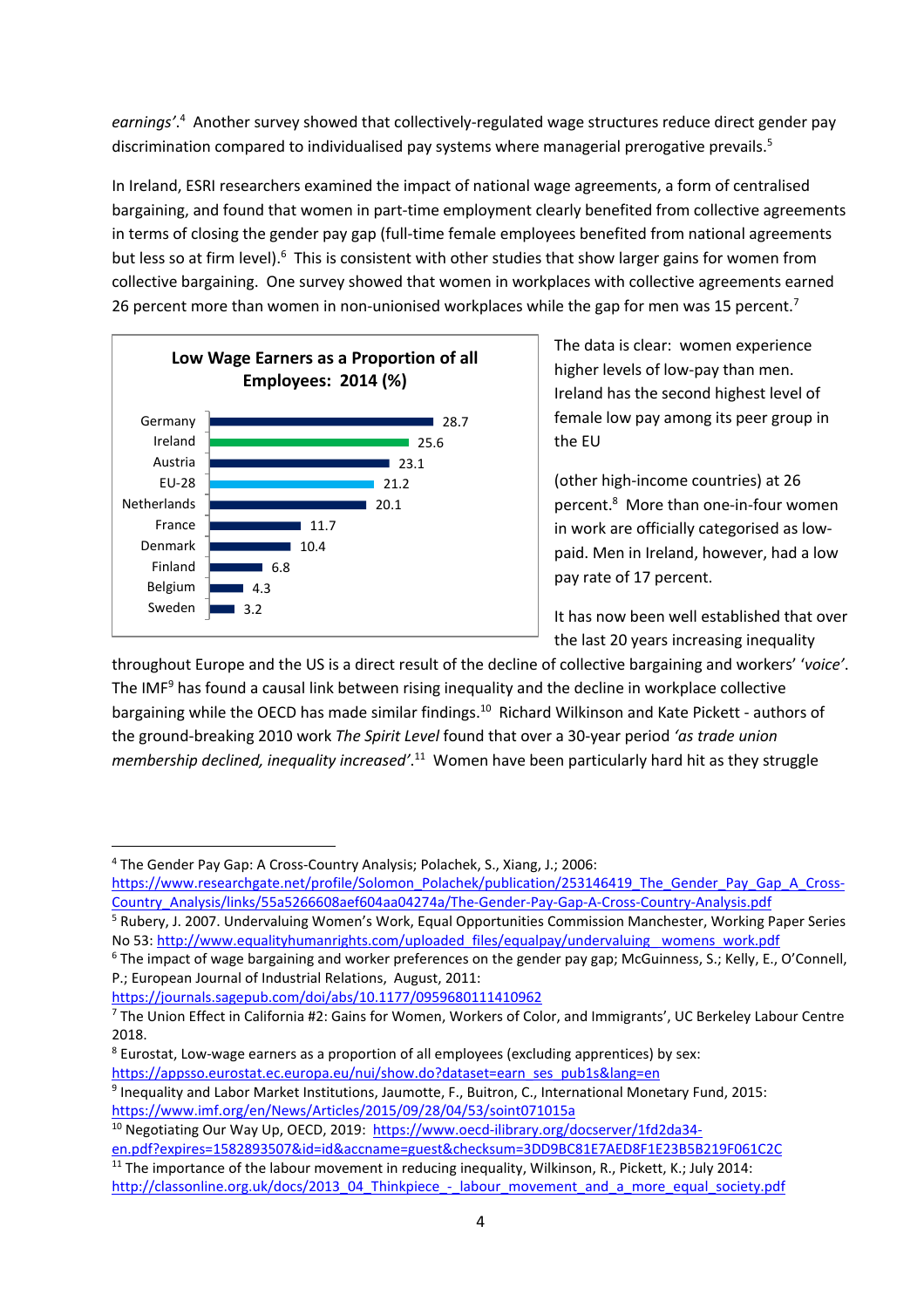with part-time work, caring responsibilities, occupational segregation (where a high proportion of women are employed in relatively low-paid occupations) and cultural prejudices.

Collective bargaining is a powerful instrument to reduce wage inequality and the gender pay gap. It will have a crucial role in confronting the challenge of a *Just Transition* to more sustainable economic and social activities. We will need to significantly improve pay and working conditions for women who already disproportionately experience low pay and precarious living standards.

### **Women's Voice**

Collective bargaining is often seen merely as a means for determining workers' wages. But it is much more. It is a rule-making process that provides employees a 'voice' in influencing their contracts and workplace conditions. Collective bargaining is a means for the enfranchisement of people at work. It covers a number of issues that are of particular concern to women:

- Working hours/rosters/unsocial hours
- Reconciliation of work and family life
- Training and career development
- Transparency in pay systems/job classification
- Pay surveys/pay audits
- Job evaluation/low value of women's work
- Gender sensitivity in performance pay
- Safety, health and welfare in the workplace (including sexual harassment and bullying)

Through collective representation, employees can avail of professional advice in accessing their rights in the workplace (e.g. health and safety) and be provided support in grievance and disciplinary procedures within their company. Even where there are statutory rules and guidelines, collective representation is necessary to ensure such rules and guidelines are implemented in the workplace.

### **A Matter of Respect**

Ultimately, collective bargaining is a matter of respect – respect for the decision by employees to bargain together with their employer and respect for the employees themselves. It is about moving away from hierarchical and patriarchal systems of management to more democratic and inclusive structures.

There are attempts to pose collective bargaining as undermining company performance but the opposite is the case. The OECD found that '*co-ordinated collective bargaining systems are associated with higher employment, lower unemployment, a better integration of vulnerable groups and less wage inequality, and better productivity outcomes . . . these systems help strengthen the resilience of the economy against business-cycle downturns'*. Acas the labour advisory, conciliation and arbitration service in the UK - found that countries with stronger participation rights, such as collective bargaining, tend to perform better on several productivity related measures.<sup>12</sup> The International Labour Organisation

<sup>12</sup> Acas (2015) 'Building Productivity in the UK' ACAS Report.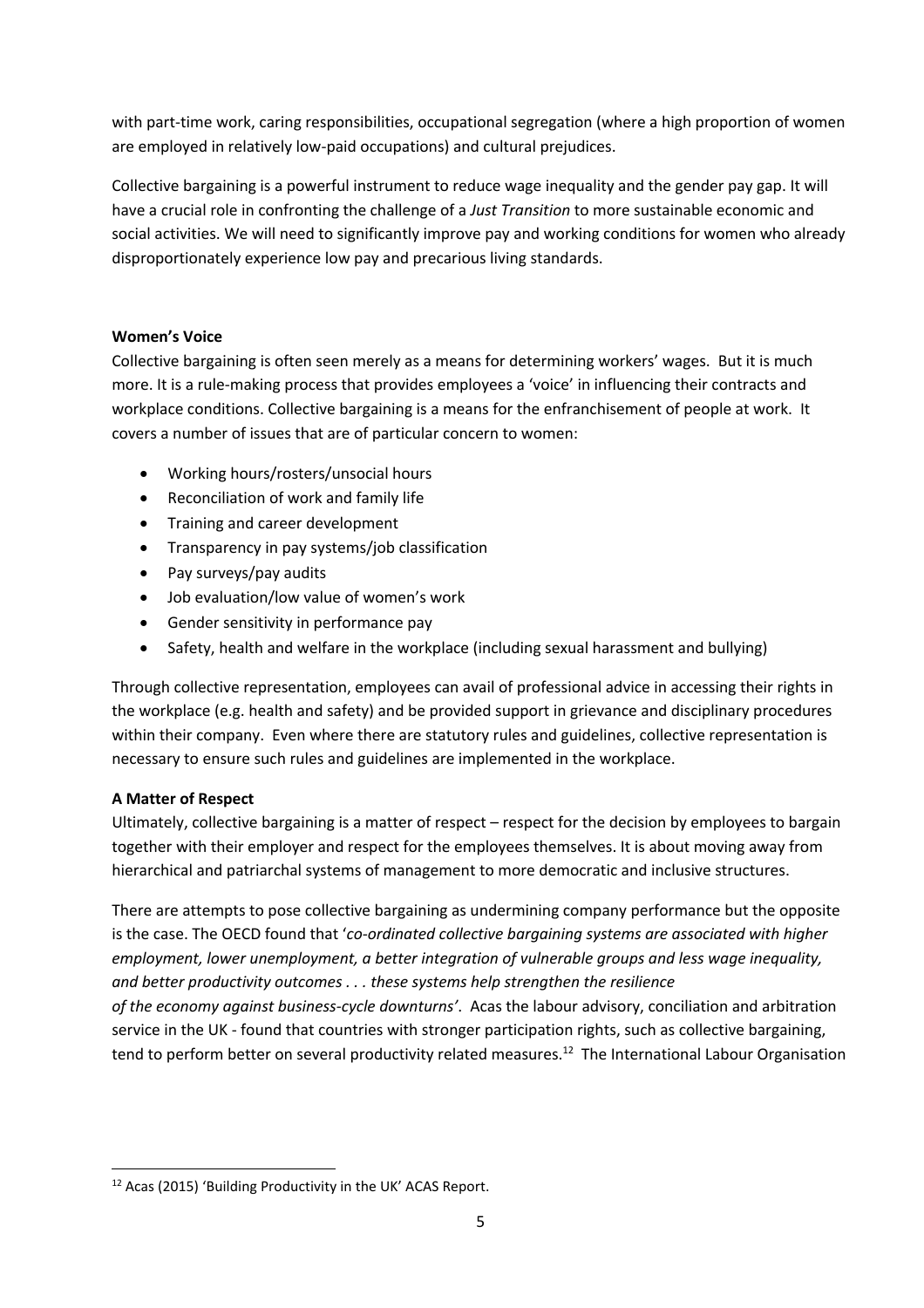has found that workplaces with a trade union are more likely to demonstrate higher productivity work practices. 13

But none of this is too surprising. Just as in many walks of life, treating people with respect is likely to lead to better outcomes for everyone. It is the same for the workplace.

SIPTU asks the Citizens Assembly to recommend:

→ **That all employees be provided with the legal right to collective bargaining; where there are a significant number of employees in a workplace who wish to bargain together (collectively) employers will be required to respect that decision and negotiate in good faith.**

<sup>&</sup>lt;sup>13</sup> Appelbaum, E., Hoffer Gittell, J., and Leana, C. (2011) 'High Performance Work Practices and Sustainable Economic Growth' Researchgate Publication.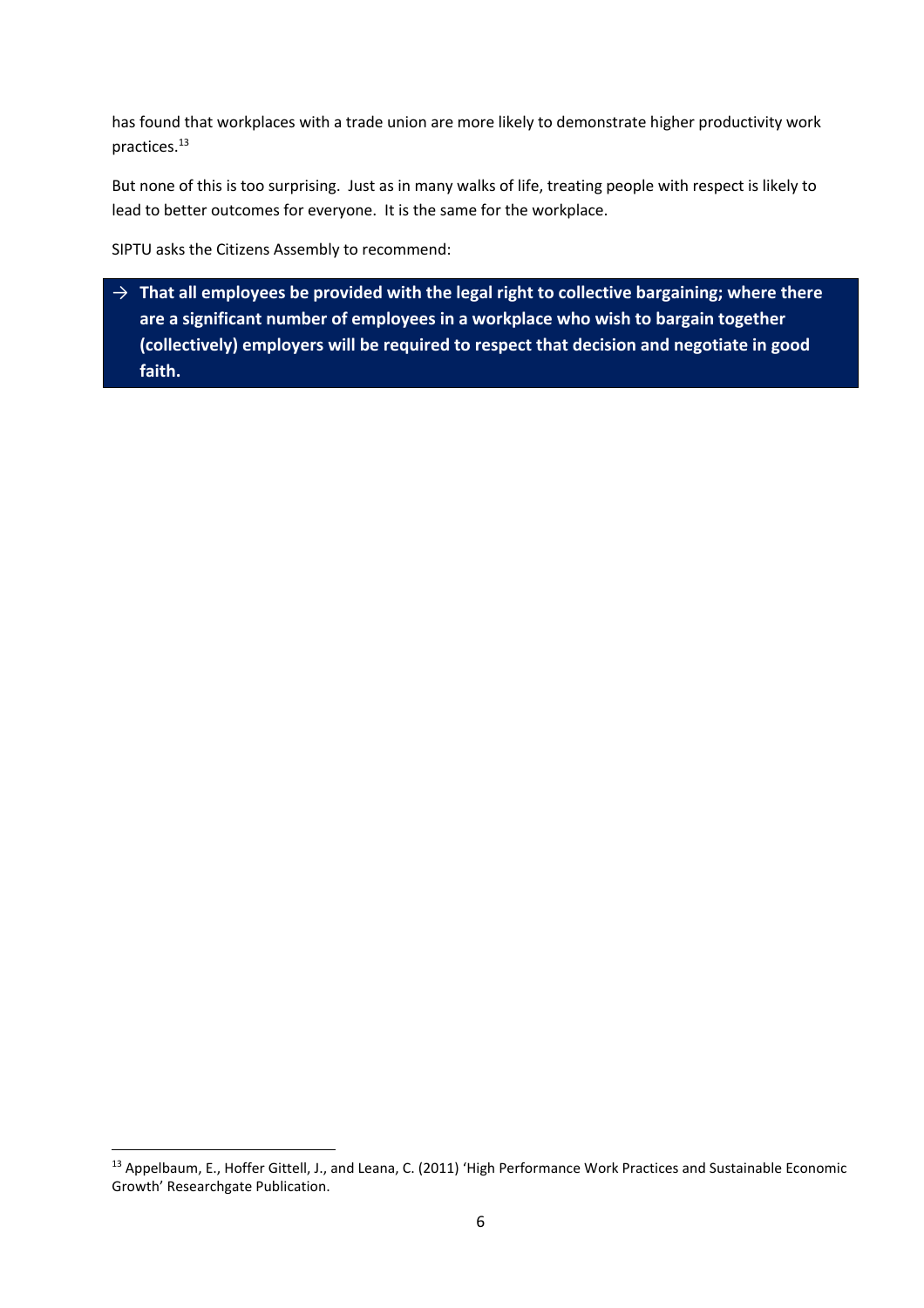# **2. Employee-Led Flexible Working Hours**

The benefits of flexible working time are well known. It provides the opportunity for employees to shape their working hours around their household needs. Studies have shown that women benefit more than men from flexible working<sup>14</sup> and that there is a greater demand for flexible working hours among women.15

There are different types of flexible working arrangements

- **Flexi-time**: freedom to work in a location of choice outside core hours where appropriate
- **Staggered hours**: different start, finish and break times
- **Compressed working hours**: cover standard working hours in fewer working days
- **Job sharing**: one full-time job is split between two employees
- **Self-rostering**: employees nominate the shifts they prefer
- **Term-time working**: remain on a permanent contract but take paid/ unpaid leave during school holidays
- **Annual hours**: employees' contracted hours are calculated over a year
- **V-time working**: reduction / increase of work hours for a fixed period with a guarantee of returning to previous hours



• **Home working/teleworking**: working from home or somewhere else away from the employer's premises

> There are a number of arrangements that people can avail of to ensure the desired level of work-life and workcare balance.

However, Ireland lags well behind our peer group in the EU. Irish employees do not have a statutory right to flexible working hours or even the right to request<sup>16</sup> as in Britain<sup>17</sup> and Northern Ireland<sup>18</sup>. The proportion of employees working

<sup>&</sup>lt;sup>14</sup> Impact of Flexible Working Hours on Work-Life Balance, S. Shagvaliyeva and R. Yazdanifard, American Journal of Industrial and Business Management, Vol. 4 No. 1, 2014

<sup>&</sup>lt;sup>15</sup> Women and Flexible Working, Amna Silim and Alfie Stirling, Institute for Policy Research, 2014

<sup>&</sup>lt;sup>16</sup> There is a statutory right to request changes to working hours or patterns of work, which is limited to employees returning from parental leave. Otherwise, flexible working arrangements are at the discretion of the employer.

<sup>17</sup> GOV UK Flexible Working: https://www.gov.uk/flexible-working

<sup>&</sup>lt;sup>18</sup> NI Direct Government Services, Flexible Working and Work/Life Balance: https://www.nidirect.gov.uk/articles/flexible-working-and-work-life-balance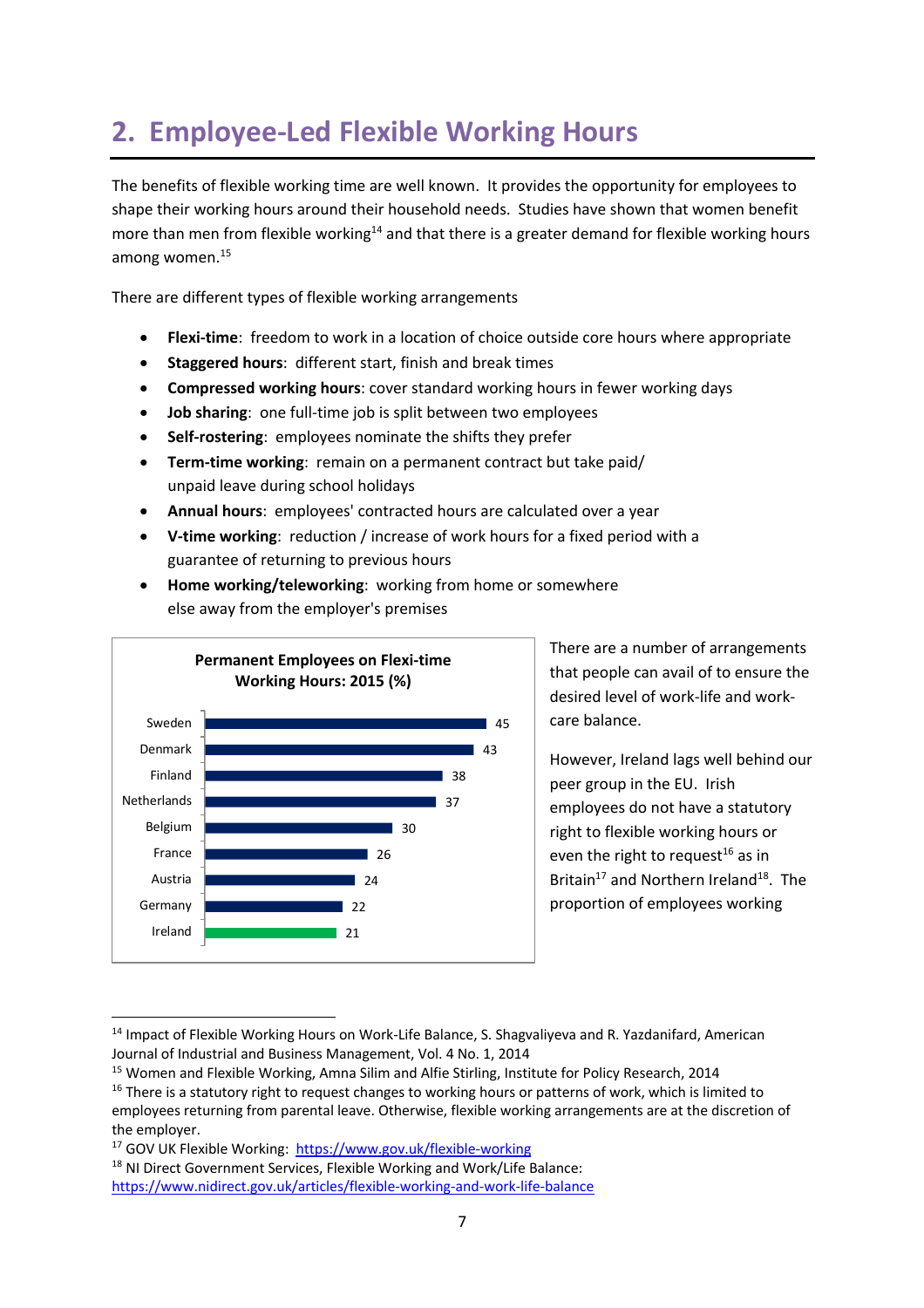flexible hours is the lowest among our EU peer group.<sup>19</sup>

In addition, the 1999 EU Directive on Part-time Working was not satisfactorily transposed into Irish law. The Directive requires employers to take into consideration requests by workers to transfer from full-time to part-time work or vice versa or to increase their working time should the opportunity arise. In Ireland, instead of legislation, this directive is governed by a protocol.

### **The Right to Shape Working Hours**

The new EU Directive on Work-Life Balance<sup>20</sup> can be a start. Ratified last year, it provides for a '*right to request flexible working arrangements for caring purposes'.* Employees will be entitled to request adjustments to '*their working patterns, including through the use of remote working arrangements, flexible working schedules, or reduced working hours'*. Further, the Directive specifies that '*employers shall consider and respond to requests for flexible working arrangements . . . within a reasonable period of time, taking into account the needs of both the employer and the worker. Employers shall provide reasons for any refusal of such a request or for any postponement of such arrangements*.'

All employees, not just carers, should be entitled to a right to flexible working hours. This right should be exercised through (a) the right to request flexible working hours; (b) a requirement that employers consider such a request; and (c) if the request is refused, the employer must provide an alternative flexible working arrangement; and (d) all such employer responses must be in writing.

This new system of employee-led flexible working arrangements would put the onus on employers to justify why such employee requests cannot be granted and to provide an alternative arrangement.

Critics might claim that such a system would put an additional cost on the employer. However, there is near universal agreement that flexible working arrangements increase productivity at firm level. Academics studying the impact on businesses have found positive impact<sup>21</sup>, productivity increases of 10 percent<sup>22</sup>, particular positive impact when women make up a higher proportion of

<sup>19</sup> European Working Conditions Survey 2015: https://www.eurofound.europa.eu/data/european-workingconditions-survey

<sup>&</sup>lt;sup>20</sup> Directive on Work-Life Balance for Parents and Carers, Council Directive 2010/18/EU: https://data.consilium.europa.eu/doc/document/PE-20-2019-INIT/en/pdf

<sup>&</sup>lt;sup>21</sup> Work and family programs and productivity: Estimates applying a production function model; Thomas J. Clifton, Edward Shepard ; International Journal of Manpower; December 2004: https://www.emerald.com/insight/content/doi/10.1108/01437720410570036/full/html

<sup>&</sup>lt;sup>22</sup> Flexible Work Hours and Productivity: Some Evidence from the Pharmaceutical Industry; Shepard, E., Clifton, T., Kruse, D.; Industrial Relations; January 1996: https://onlinelibrary.wiley.com/doi/abs/10.1111/j.1468-232X.1996.tb00398.x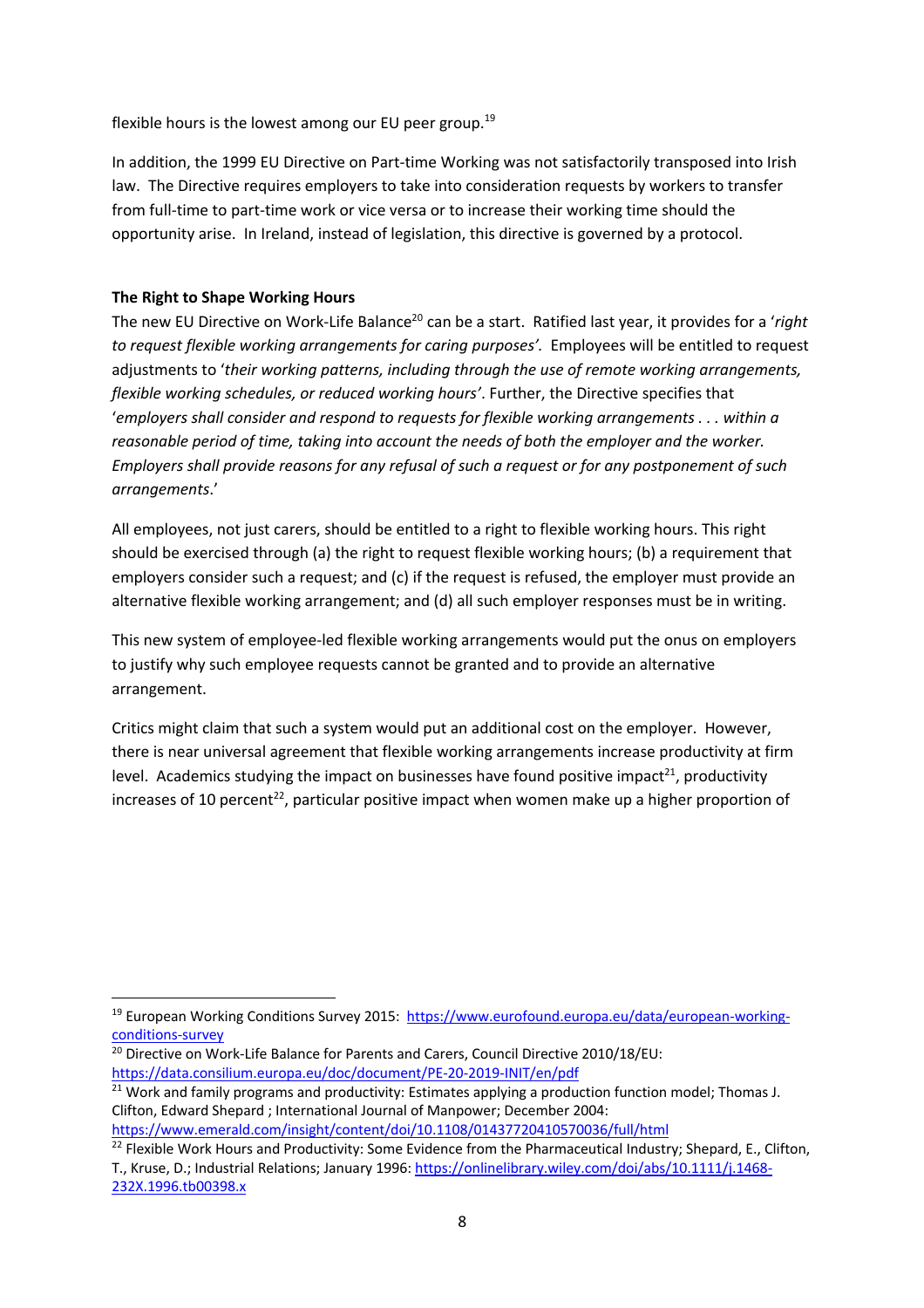the workforce<sup>23</sup>, reduced absenteeism and sick leave (again, especially among women)<sup>24</sup>, and positive economic impact<sup>25</sup>. One study stated<sup>26</sup>:

*'If innovation and labour productivity are considered key to long-term survival, firms and policymakers should consider internal labour flexibility practices.'*

Recently, human resource organisations have been conducting surveys of employees, producing similar results increased job satisfaction, reduced illness and stress (and, so, less turnover), while providing employees with more work/life balance including more time with their families.<sup>27</sup>

SIPTU asks the Citizens Assembly to recommend:

→ **The legal right of all employees to flexible working arrangements with the onus on employers to provide flexible working – whether granting the employee request or providing an alternative.**

<sup>&</sup>lt;sup>23</sup> The impact of work-life programs on firm productivity; Konrad, A.; Mangel, R.; Strategic Management Journal, November 2000: https://onlinelibrary.wiley.com/doi/abs/10.1002/1097- 0266(200012)21:12%3C1225::AID-SMJ135%3E3.0.CO;2-3

<sup>&</sup>lt;sup>24</sup> The Effects of Working Time on Productivity and Firm Performance, Research Synthesis Paper, International Labor Organisation, Conditions of Work and Employment Series; ; Golden, L.' ; September, 2012: https://papers.ssrn.com/sol3/papers.cfm?abstract\_id=2149325

<sup>&</sup>lt;sup>25</sup> Flexible Workplace Practices and Labor Productivity; IZA Discussion Paper No. 700; Bauer, T.' March 2003: https://papers.ssrn.com/sol3/papers.cfm?abstract\_id=382842

<sup>&</sup>lt;sup>26</sup> Labour Productivity and Innovation Performance; Preenan, P., Vergeer, R., Krann, K. Krann; Economic and Industrial Democracy, March 2015: https://journals.sagepub.com/doi/abs/10.1177/0143831X15572836 <sup>27</sup> AAT research shows the benefits of flexible working, December 2018: https://www.aat.org.uk/aatnews/aat-research-shows-the-benefits-of-flexible-working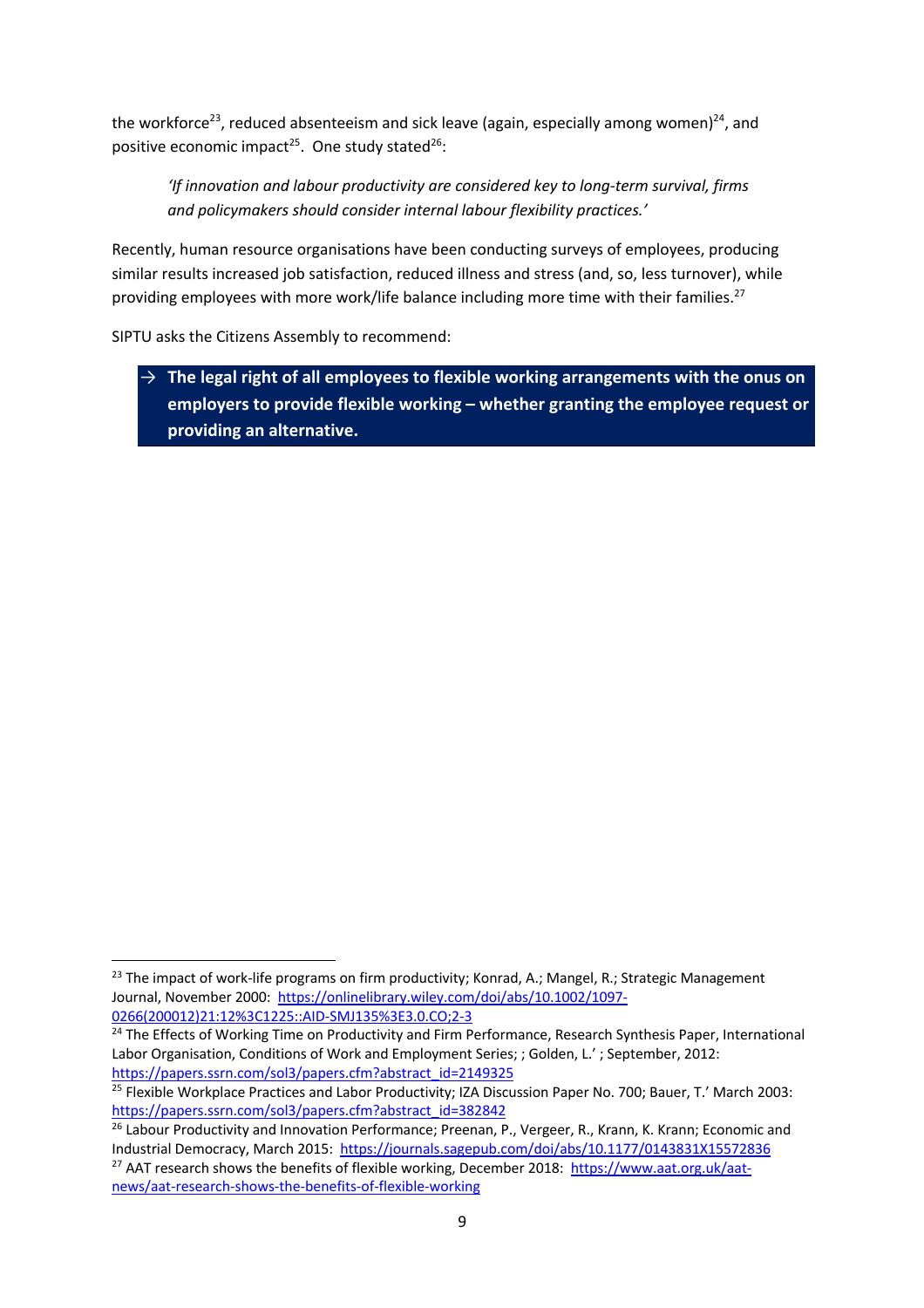# **3. In-Work Family Benefits**

For women in employment in Ireland, family support benefits are relatively weak. Take, for example, maternity benefit. Having a baby is an extremely expensive time for households. Estimates of the cost of a baby in the first year range from €4,200 to €8,000<sup>28</sup> and even higher (and this doesn't include the cost of childcare when the caring parent returns to work).

However, during this period, most Irish households suffer a serious drop in income. This is due to our low levels of parental benefits.

### **(a) Maternity Benefit**

Maternity Benefit is a social insurance benefit<sup>29</sup>. Women receive a flat-rate  $\epsilon$ 245 per week, regardless of their wage. This amounts to 30 percent of the average full-time wage. This compares badly with other EU countries that provide pay-related benefit.<sup>30</sup>

- In Austria, Denmark, France, Germany, the Netherlands, Spain and Portugal 100 percent of an employee's wage is paid. In all, 14 out of 27 EU countries pay 100 percent of the wage
- Italy, Sweden and Belgium pay approximately 80 percent of employee's wage while others pay 70 to 75 percent.

If an average-waged woman working in Ireland received the same level of Maternity Benefit as Danish, Dutch and German women she would receive €800 per week, approximately €550 per week more than the current benefit. In terms of maternity benefit, Ireland is an extreme outlier.

48 percent of women employees on maternity leave receive a top-up from their employer (though not necessarily up to their full wage). $31$  However, this is heavily weighted towards the public and financial sectors. The majority of women in the private sector do not receive any top-up. Further, mothers educated to Leaving Certificate level were about half as likely as mothers with a degree to receive a top-up from their employer. Lone parents, women with an unemployed partner, lowincome earners and non-Irish women are also less likely to receive a top-up payment.

Another issue is the provision that, after 26 weeks paid maternity leave, women are entitled to take up 16 week, unpaid maternity leave. However, only 41 percent took any unpaid leave and of those

<sup>&</sup>lt;sup>28</sup> How much will baby's first year cost?, Mummy Pages: https://www.mummypages.ie/-how-much-will-babysfirst-year-cost Revealed: the Staggering Cost of Raising a Baby in its 1<sup>st</sup> year, Irish Independent, October 4<sup>th</sup> 2017: https://www.independent.ie/business/personal-finance/revealed-the-staggering-cost-of-raising-ababy-in-its-first-year-36196755.html

<sup>&</sup>lt;sup>29</sup> Payments to families and children, Citizens Information Board:

https://www.citizensinformation.ie/en/social\_welfare/social\_welfare\_payments/social\_welfare\_payments\_to families and children/payments to families and children.html

<sup>&</sup>lt;sup>30</sup> EU Parliament Maternity and Paternity Leave at a Glance:

https://www.europarl.europa.eu/RegData/etudes/ATAG/2019/635586/EPRS\_ATA(2019)635586\_EN.pdf

<sup>&</sup>lt;sup>31</sup> Pregnancy at Work: A National Survey; Russell, H., Watson, D., and Banks, J.; Health Services Executive, Crisis Pregnancy Programme, Equality Authority; 2011:

https://www.ihrec.ie/download/pdf/pregnancy\_at\_work\_a\_national\_survey.pdf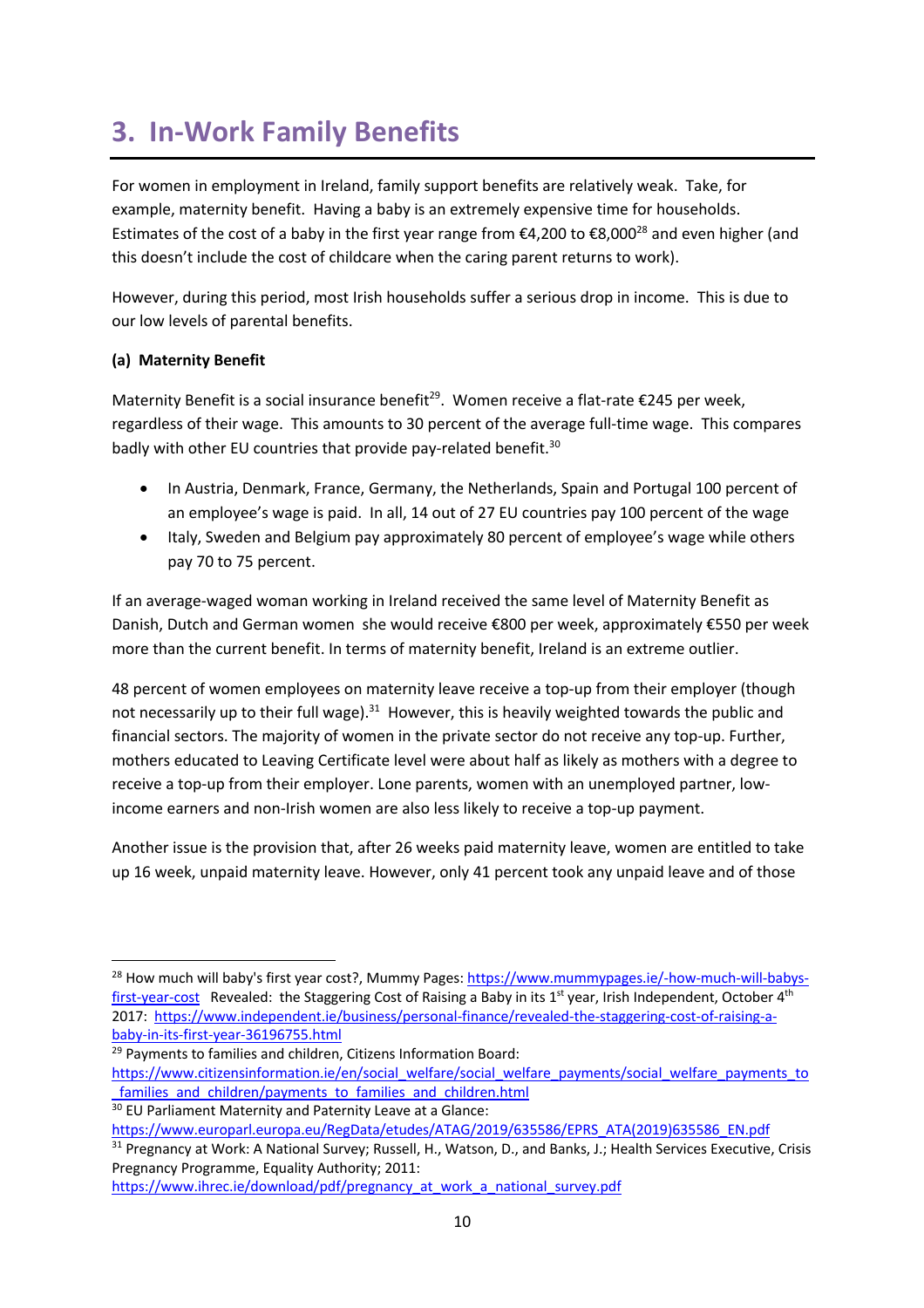who did the majority took less than the full 16 week entitlement. Reasons for this range from financial and employer pressures to concerns over return to employment and impact on career.

### **(b) Paternity Benefit**

Irish paternity benefit for fathers is also weak. Fathers in Ireland receive 10 days paternity leave at €245 per week. Many other countries offer up to three weeks leave (Finland offers nine weeks). Again, in many of these countries recipients receive 80 to 100 percent of pay.

### **(c) Parental and Parents Benefit**

There are two types of parental leave:

- Parent's Leave (Benefit): this social insurance benefit provides for two weeks leave in respect of children less than one year of age (or first year of adoption). Payment is the same as Maternity/Paternity Benefit; that is, €245 per week.
- Parental Leave: this provides 22 weeks unpaid leave in respect of children under 12 years

Other EU countries provide more generous benefits though comparisons are difficult given the complexity of systems. In Germany, for instance, parents receive up to 12 months leave at 67 percent of earnings, with unpaid leave for older children. In Austria, parents can take up to three years with five different compensation options.

### **A New Insurance Deal for Parents**

Two principles should inform a new insurance deal for parents. First, incomes during all forms of parental leave should be maintained; and, secondly, all employees should enjoy the same support regardless of income or occupation. On the basis of these principles:

- **Maternity Benefit** would be paid at 100 percent of the previous wage-bringing Ireland in line with most other EU countries.
- **Paternity Benefit** would be paid at 100 percent of the previous wage with the duration extended to two months, or eight weeks.
- **Parent's Benefit** following the end of maternity leave parental benefit would be extended to 26 weeks at 67 percent of previous wage (this would replace unpaid leave) and be interchangeable between the parents. Following the first year, paid leave would be extended to three weeks per year up to the age of 12.

This would constitute a transformation in family support and work/life balance, ensure that all employees enjoy similar supports and put us on a par with best practice in Europe. There are considerable economic and social benefits beyond the benefits to households: a reduction in costs to firms already providing top-up supports out of their own resources; maintenance of consumer demand during the period of paid leave; and a contribution to an increased fertility rate – a key consideration in reducing age-dependency ratios and potential pension costs. Further, it would remove discrimination in family supports as all parents regardless of what sector or company they work in would receive the same benefits.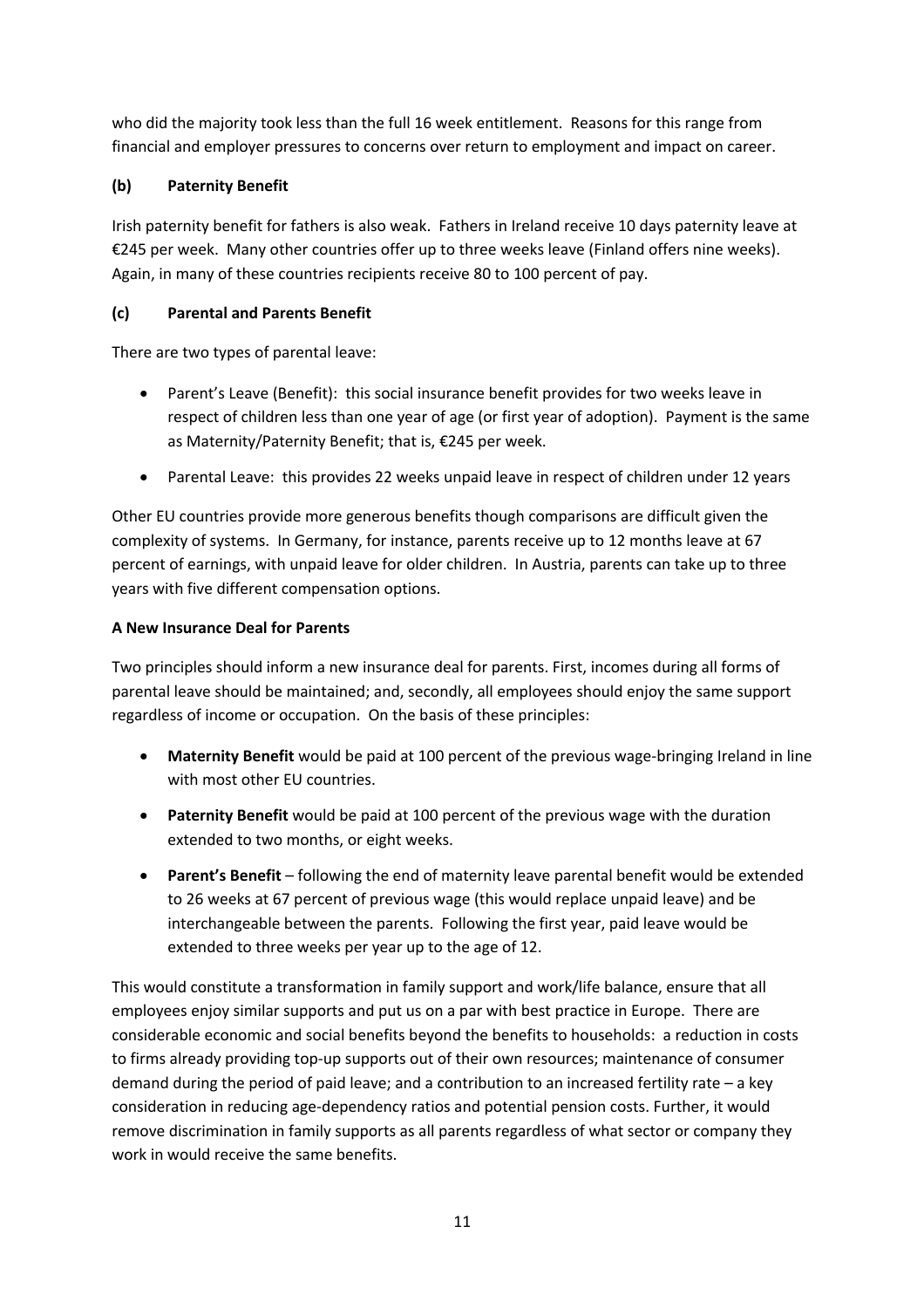The main beneficiary, however, would be parents who would be in a stronger financial position to share household caring duties; and for children who would have more time with their parents at a crucial stage in their lives.

SIPTU asks the Citizens Assembly to recommend:

→ **Placing family benefits on a pay-related basis and extend such paid leave for both women and men**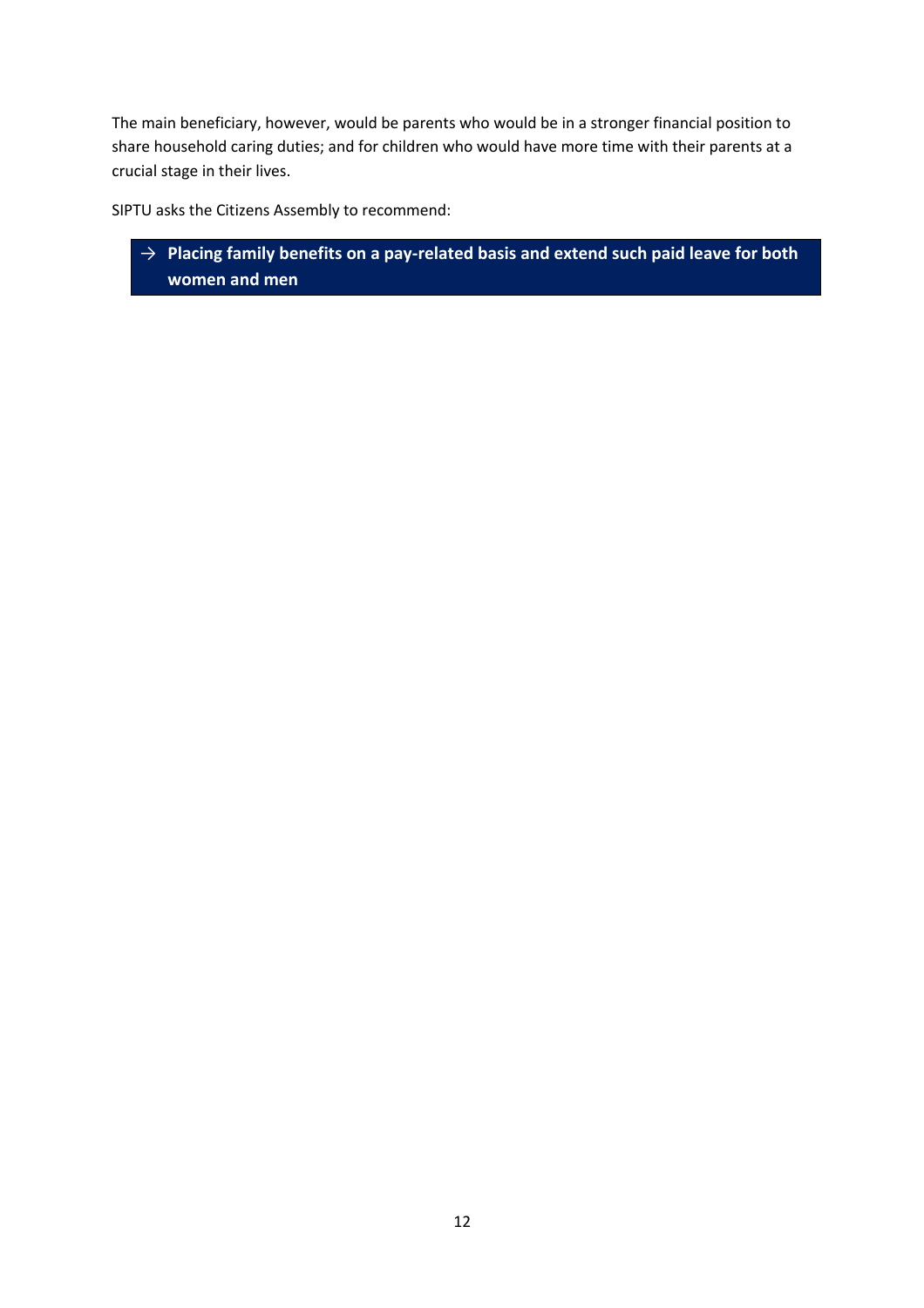# **4. Acknowledging Care Work in the Pension System**

The current pension system disadvantages women. Women's pensions are 35 percent below that of men constituting a pension gender gap.<sup>32</sup> The underlying problems are structural in nature: shorter working years in the formal economy (due in large part to caring in the home), higher levels of parttime work (women make up 71 percent of part-time employees but only 40 percent of full-time), and lower earnings (women make up between 60 and 95 percent in low-paid sectors such as retail and childcare respectively). This is reinforced by lack of access to occupational pensions: 55 percent of men have supplementary pensions (primarily occupational) but only 28 percent of women do.

As the pension system is based on work in the formal economy, it will reflect the economic structural inequalities. This makes ending the pension gender gap difficult without structural reforms.

In this section, SIPTU wants to address one important issue that can be resolved in the short term – the treatment of caring for the purposes of pension entitlement. Under the contributory state pension the Government has already announced that caring work in the home will be treated equally with employment in the formal economy through credit contributions<sup>33</sup>. This is a positive step.

However, problems could arise with the proposed supplementary retirement savings system in which workers will be automatically enrolled (i.e. auto-enrolment pensions). These definedcontribution pensions will be delivered through private pensions with employees and employers making an equal contribution, with supplementary contributions from the State.

It may be difficult for such a system to adequately acknowledge caring in the home. If the carer temporarily leaves the workforce, there is no employer to make a contribution and the carer may not be in a financial position to make the same level of contributions as when they were in work. In short, considerable gaps in contributions could emerge - unlike the state pensions where caring is provided with a credited contribution as if they were in employment.

It is imperative that caring work be acknowledged in both systems equally. If this doesn't happen, it will be difficult to close the pension gender gap.

SIPTU asks the Citizens Assembly to recommend:

### → **That years spent in caring work be treated equally in the state pension and autoenrolment pensions**

<sup>&</sup>lt;sup>32</sup> Gender, Pensions and Income in Retirement; Nolan, A., Whelan, A., McGuinness, S.' and Maitre, B.' Economic and Social Research Institute, September 2019:

https://static.rasset.ie/documents/news/2019/09/esri-pensions.pdf  $33$  A Roadmap for Pensions Reform 2018 – 202, Government of Ireland: https://assets.gov.ie/10968/9740541c18cc4eaf92554ff158800c6f.pdf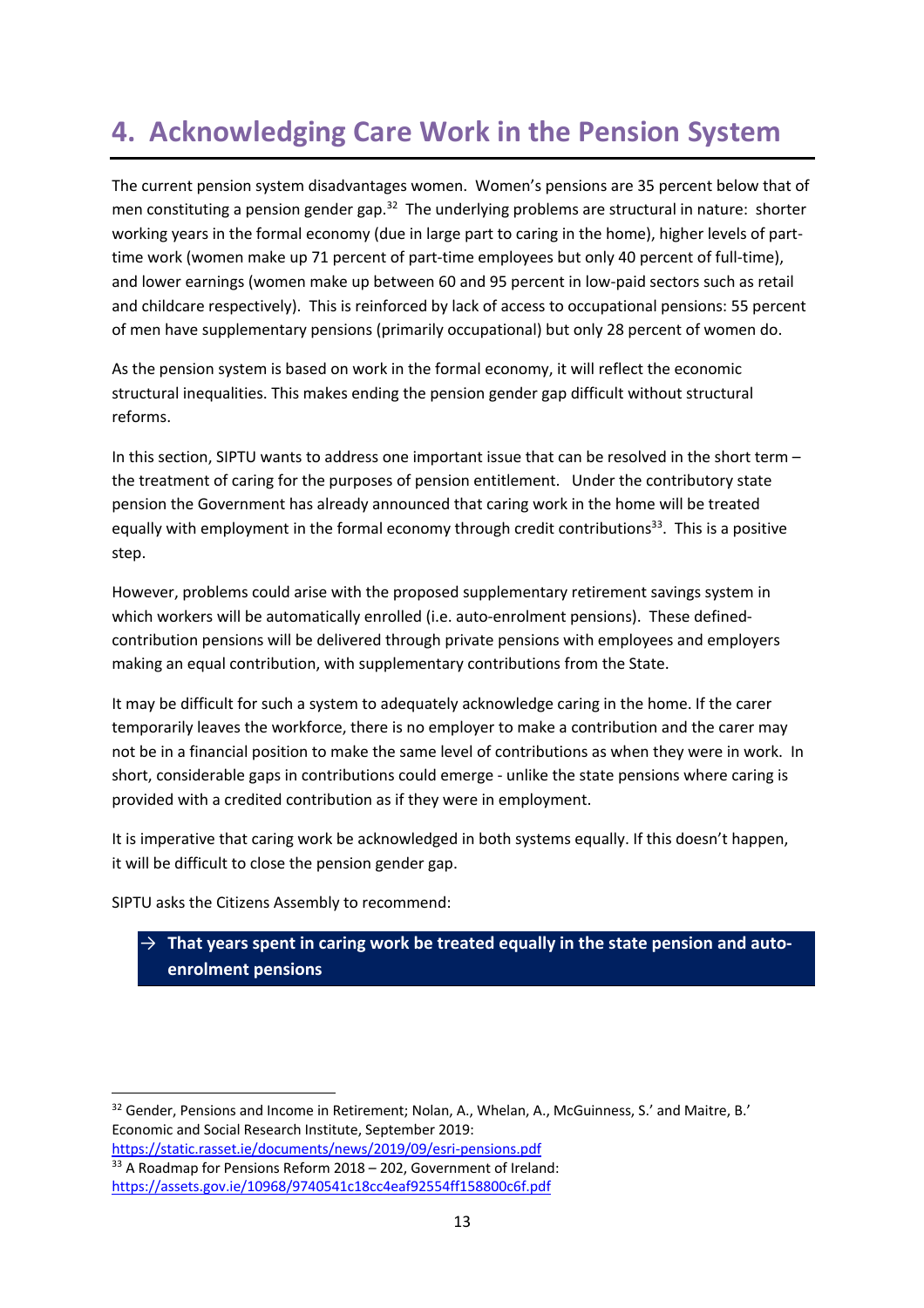# **5. Acknowledging Care Work in the Community**

The care of children and older people is highly gendered. The overwhelming majority of carers of children in the home are women. 98 percent of employees in Early Years Services (e.g. childcare, early education) are women<sup>34</sup>. Women undertake 65 percent of all unpaid care in the home<sup>35</sup>.

SIPTU proposes to look at two specific issues regarding care in the community: formal childcare and carers in the home.

### **Formal Childcare**

The Irish childcare system is broken. Childcare fees are the highest in the EU $^{36}$  while 60 percent of employees in the childcare sector – almost all women – earn below the Living Wage of €12.30 per hour. Many early years professionals are forced to sign on the dole when the childcare facility in which they work is closed for summer holiday. Our childcare system is widely recognised as being a significant barrier to greater labour force participation by women – as households can't afford the fees.

Irish childcare is not treated as a professional public service. Affordability and professionalisation are opposed to one another. If a provider wants to improve wages and working conditions, they must increase fees (thus undermining affordability and women's participation in the labour force). If a provider wants to reduce fees, they must squeeze pay and working conditions (as labour makes up 70 percent of providers' expenditure).

The problems of affordability and professionalisation are opposed to each other under the current model. We need a new model. SIPTU has proposed that:

- The Government take over the payment of wages in the childcare sector similar to what happens in the early education (the 15-hours free education for three and four year olds) and primary school sectors. This would immediately reduce providers' costs by 70 percent.
- Childcare fees would only need to cover the providers' non-labour costs. These fees would be capped at, for example, €60 per week – a generous amount to cover such costs.

Under these proposals, affordability and professionalisation now work together, not against each other. The first step the Government should take is to raise all pay in the sector to a Living Wage minimum as part of a medium term strategy to ensure wages and working conditions reflect the growing professionalisation of the sector.

Under these proposals women will have greater access to the labour market while employees can bargain for appropriate wages and working conditions.

<sup>34</sup> Annual Early Years Sector Profile Report 2018/19, Pobal:

https://www.pobal.ie/app/uploads/2019/12/Annual-Early-Years-Sector-Profile-Report-AEYSPR-2018-19.pdf <sup>35</sup> Census of Population 2016 – Profile 9 Health, Disability and Carers, CSO:

https://www.cso.ie/en/releasesandpublications/ep/p-cp9hdc/p8hdc/p9cr/ <sup>36</sup> Key Data on Early Childhood 2019, Eurydice Report: https://eacea.ec.europa.eu/nationalpolicies/eurydice/content/key-data-early-childhood-education-and-care-europe-–-2019-edition\_en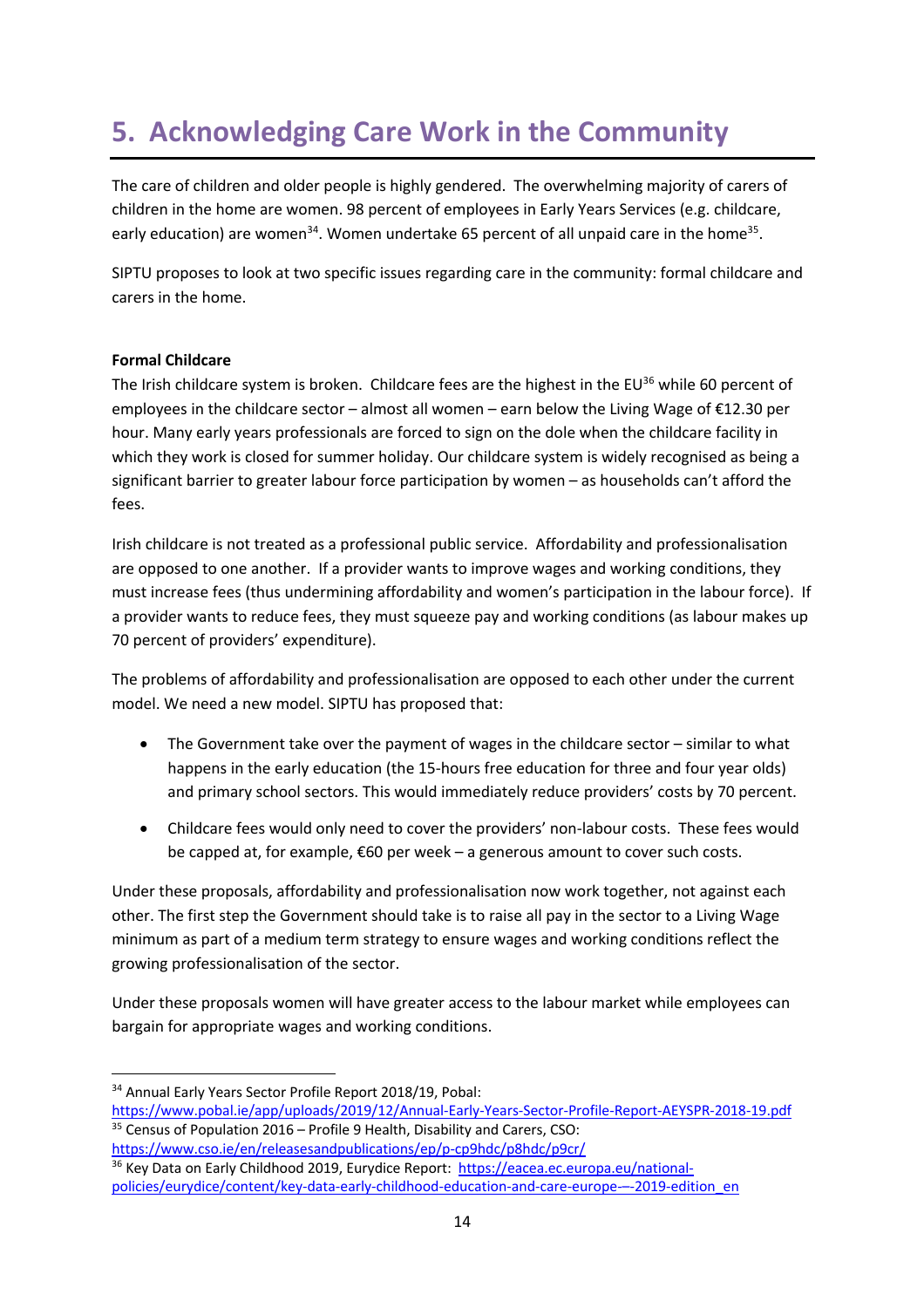#### **Carers in the Home**

Here we focus on supports for caring for older people. However, these principles can also be applied to carers of those with disabilities and children with special needs. Broadly speaking, there are three types of social support for older people:

- **Home Support Services for Older People**: a non means-tested public service operated through the HSE to help older people remain in their home and to assist unpaid carers.
- **Unpaid carers**: this is mostly provided by relatives, Ireland has the third highest weekly hours of unpaid work for both women and men in the EU.<sup>37</sup>



• **Institutional care**: this is primarily made up of public and private nursing homes.

There are 195,000 people providing unpaid care to others (older people, people with disabilities, young people in need of support) with 17,000 providing 24-hour care. A considerable majority of carers are women – 66 percent.38 28 percent of full-time unpaid carers are also holding down a job (employees).

The numbers of carers will grow

given the demographic pressures Irish society is experiencing.

We will need a revolution in care in the community to meet the challenges ahead – integrating the services available for caring for older people: home support services, unpaid care and institutional care. This will require a substantial increase in home service supports and direct supports for unpaid carers.

Regarding the latter, the Carers Allowance is inadequate. It is means-tested and provides poor remuneration (€219 per week) for what is essentially a full-time occupation. This full-time contribution has a considerable positive impact, not only for those receiving the care in the community, but in reducing the demand for expensive institutional care (it costs €84,000 annually to

37 Caring and Unpaid Work in Ireland; Russell, H., Grotti, R., McGinnity, F. and Privalko, I.; prepared for the Irish Human Rights and Equality Commission by the Economic and Social Research Institute; 2019: https://www.ihrec.ie/app/uploads/2019/07/Caring-and-Unpaid-Work-in-Ireland\_Final.pdf 38 CSO Census 2016 Profile 9 - Health, Disability and Carers:

https://www.cso.ie/en/csolatestnews/presspages/2017/census2016profile9-healthdisabilityandcarers/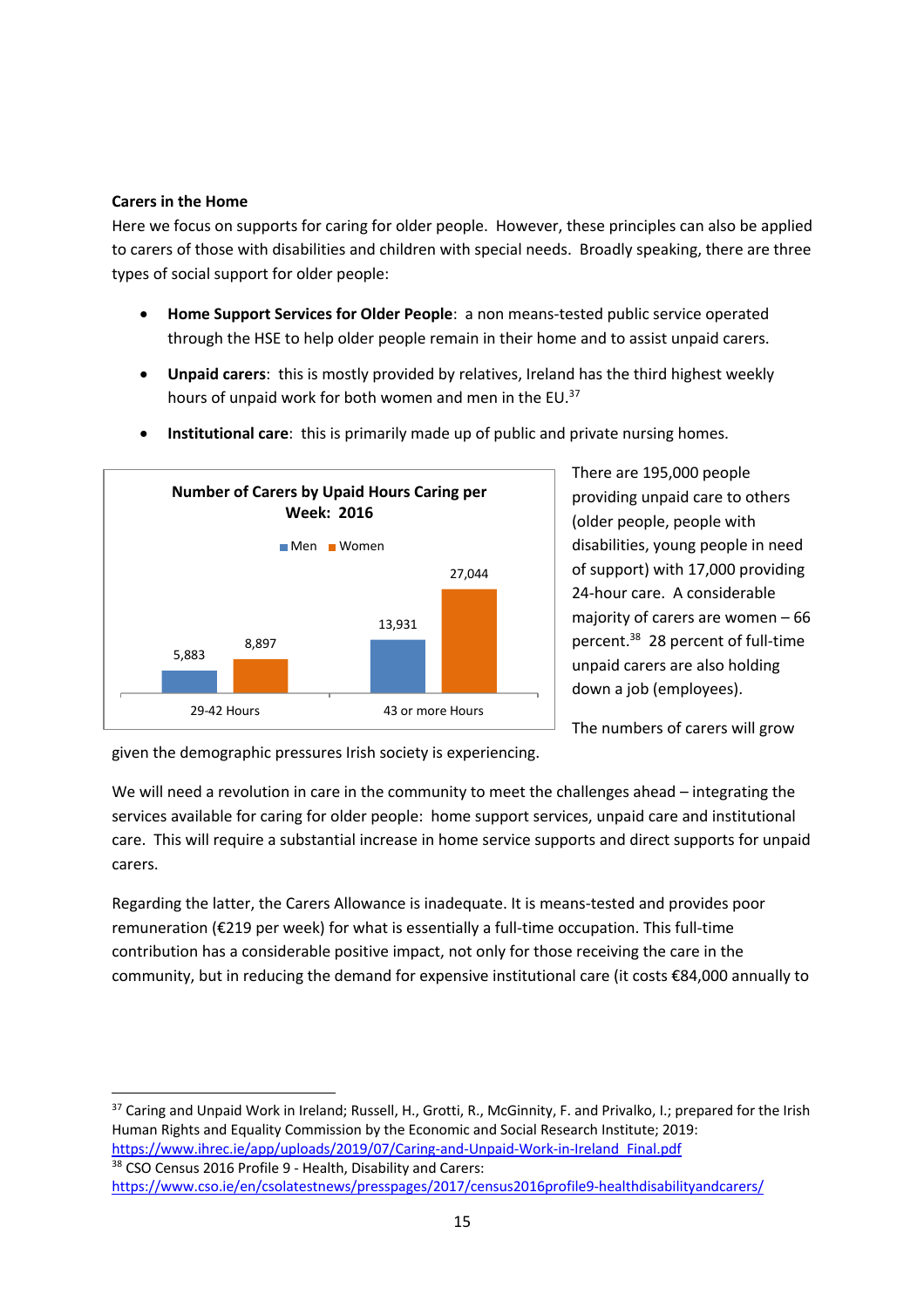provide care in a nursing home) $39$ . The social and economic gains for investing in care in the community are evident.

This calls for a statutory right to care in the community through support services and cash transfers along with proper remuneration for full-time carers in households.

For childcare and care for older people in the community, SIPTU asks the Citizens Assembly to recommend:

 $\rightarrow$  Childcare be treated as a public service by (a) the state taking over a substantial **proportion of providers expenditure (i.e. wages and in-work benefits) and (b) caps on childcare fees to ensure affordability and greater labour force participation for women**

AND

→ **Provide a statutory right to care in the community and acknowledge full-time carers by paying them a full-time allowance**

<sup>&</sup>lt;sup>39</sup> HSE publishes cost of providing care in public residential services for older people, Health Services Executive: https://www.hse.ie/eng/services/news/media/pressrel/hse-publishes-cost-of-providing-care-in-publicresidential-services-for-older-people.html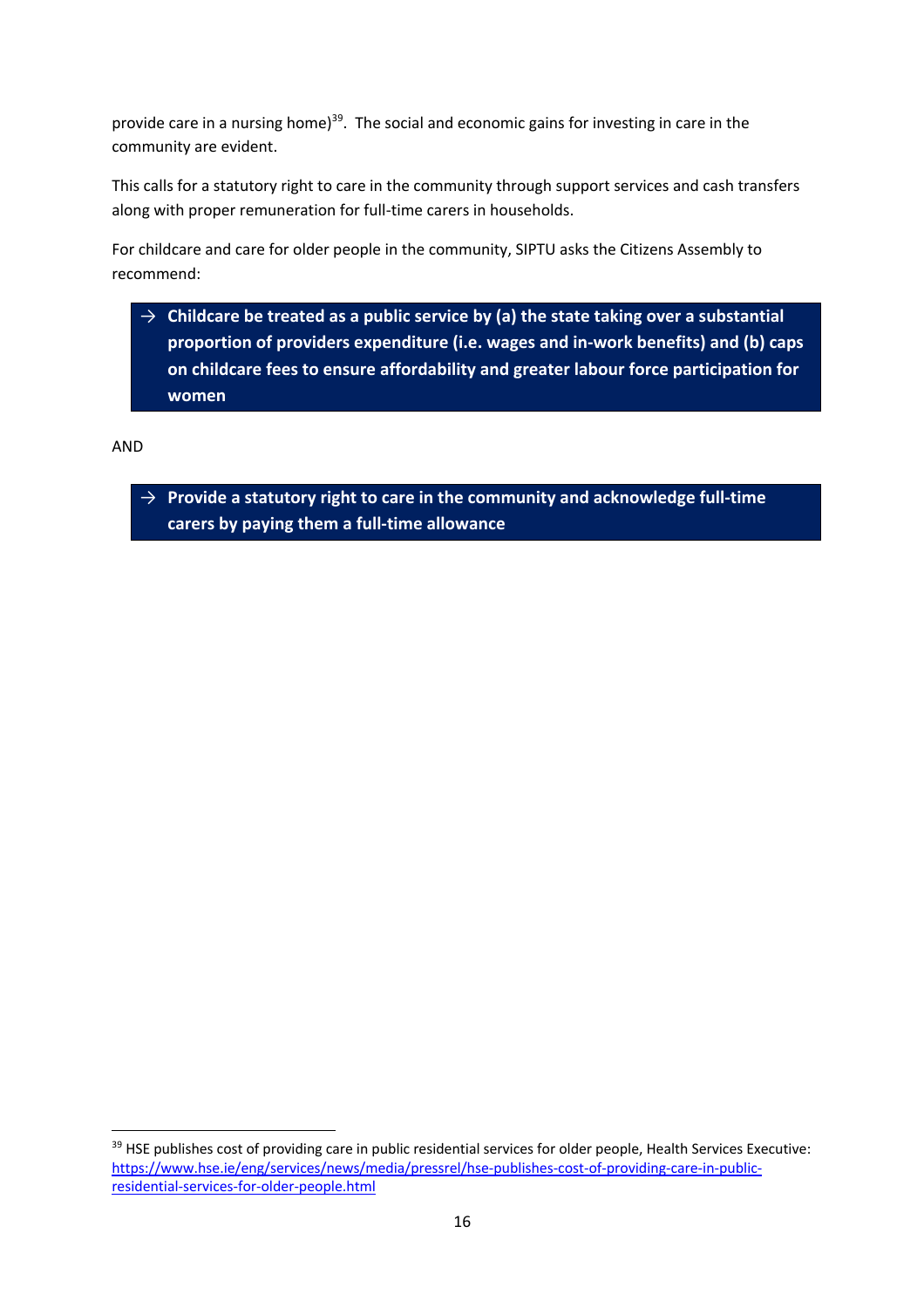# **6. Employer of Last Resort for Lone Parents**

Lone parents in Ireland 86 percent of whom are women<sup>40</sup> - face particular disadvantages. Nearly 40 percent experience low work-intensity (that is, jobless households)<sup>41</sup> while over 50 percent experience poverty and social exclusion<sup>42</sup>. This has led to high levels of *severe* material deprivation<sup>43</sup>. In the EU, Ireland is unfortunately a league leader.



Given that the EU includes much poorer counties and Ireland has the second highest level of national income, our above average performance is dismal.

A number of factors contribute to joblessness and poverty in lone parent households: lack of community supports (e.g. childcare services), lack of employment opportunities with appropriate work/life balance, the interface of social protection and work income, lack of market skills, etc. We cannot rely on market-based policies to resolve this. We cannot hope that training and back-toeducation schemes – valuable as they can be – can prepare lone parent households for employment especially if appropriate jobs do not exist.

We need substantial state intervention. We need the state to directly employ lone parents on temporary contracts through public agencies and civil society groups to engage in socially-beneficial work.

This is called an '*employer of last resort'* programme whereby the State actively intervenes for households that have specific disadvantages in accessing employment in the market. Any such

https://www.cso.ie/en/releasesandpublications/ep/p-cp4hf/cp4hf/fmls/

<sup>40</sup> Census of Population 2016 - Profile 4 Households and Families, CSO:

<sup>&</sup>lt;sup>41</sup> Eurostat People living in households with very low work intensity by income quintile and household type: https://appsso.eurostat.ec.europa.eu/nui/show.do?dataset=ilc\_lvhl13&lang=en

 $42$  Eurostat People at risk of poverty or social exclusion by income quintile and household type: https://appsso.eurostat.ec.europa.eu/nui/show.do?dataset=ilc\_peps03&lang=en

 $43$  Eurostat Severe material deprivation rate by income quintile and household type: https://appsso.eurostat.ec.europa.eu/nui/show.do?dataset=ilc\_mddd13&lang=en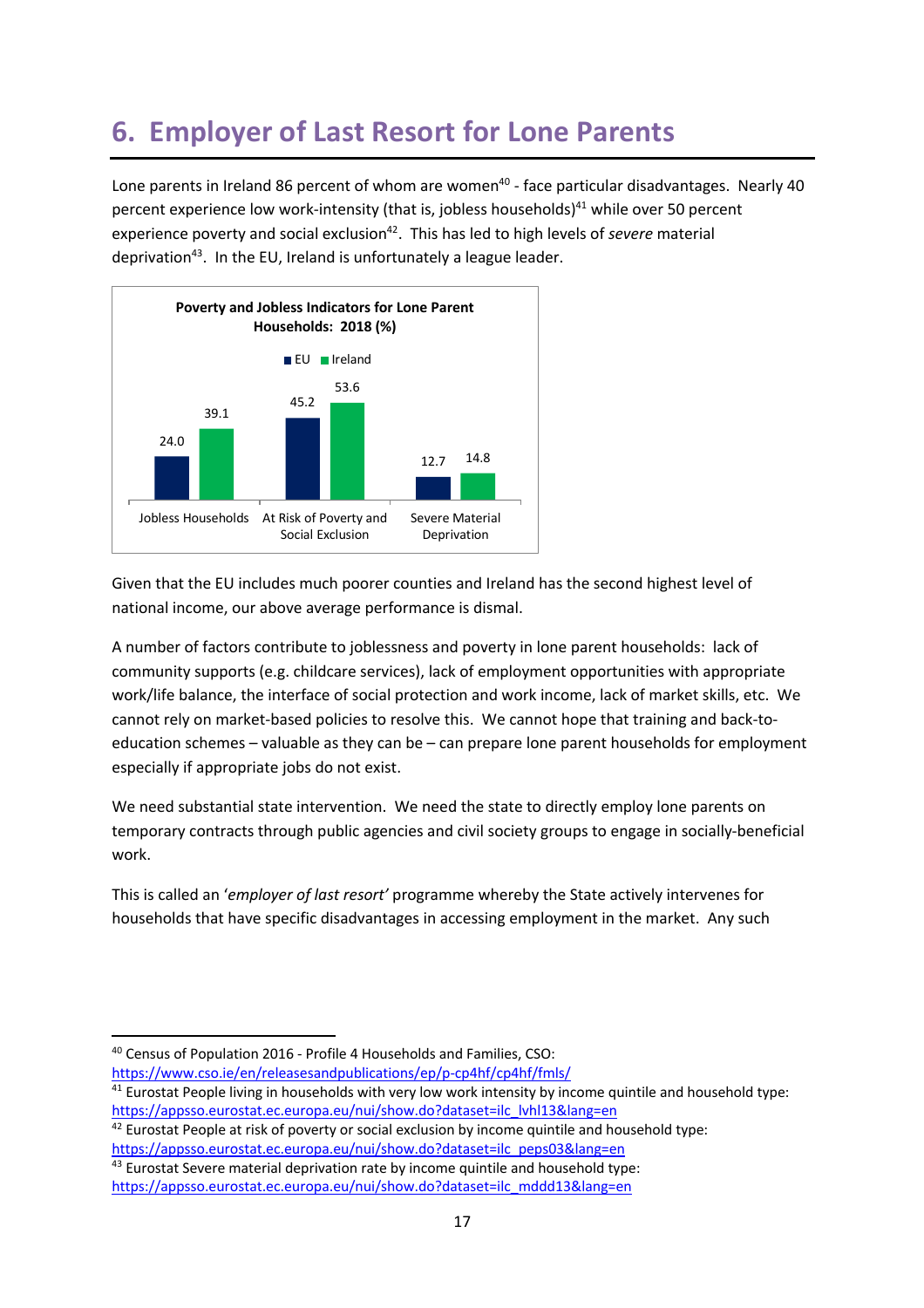programme could be developed from the former Gateway scheme $44$ , an activation initiative managed by local authorities. However, there would be key differences. A new programme:

- Would be managed by public agencies and civil society and other non-profit organisations.
- Would provide full-time work at full-time pay on temporary contracts of, for example, two to three years. Participants would be employees in every sense of the word and be able to access supporting social protection programmes (e.g. Working Family Payment).
- Would ensure that employees would engage in socially-beneficial work.
- The programme would be co-designed and co-monitored by public officials, trade unions and civil society groups to ensure efficient outcomes and that there is no work displacement.

This would be a voluntary scheme for employee-participants. They would be given support in work through connecting them with community supports (e.g. childcare) and providing a specially tailored training/education scheme to overcome skill deficits. There are considerable advantages for employee-participants as it can:

- Improve their employability and work readiness
- Boost the participants' motivation and confidence.
- Provide participants with a work reference at the end of the contract.

Not only would this end poverty and joblessness especially-beneficial to children in these households - it would support the development and delivery of socially-beneficial community services. The Gateway initiative, through local authorities, provided concrete examples of sociallybeneficial work:

*GIS mapping \* HR – to assist in running with Gateway projects \* CMAS communications \* digitising records, town and country files \* ergonomic assessments \* sustainable energy projects \* Using CRM for health and safety tracking \* LCDC administration \* marketing and promotional work for local enterprise (buy/source local campaigns) \* records management and data entry \* social media (website, Facebook, Twitter) \* library supports* \* *basic horticultural work \* Amenity improvement schemes \* sports development (e.g. walking, basketball and soccer clubs) \* local museum supports (research, reception, security, exhibit guide) \* historical sites \* arts programmes for key groups (e.g. arts and disability) \* tourism supports*

The types of work could be expanded with the participation of civil society and not-for-profit organisations.

This programme need not be confined to lone parents. There are other disadvantaged groups, notably the chronically long-term unemployed (e.g. three years or longer), people with disabilities and Travellers. These households also experience low-work intensity and deprivation.

<sup>44</sup> Gateway Scheme, Citizens Information Board:

https://www.citizensinformation.ie/en/employment/unemployment\_and\_redundancy/employment\_support\_ schemes/gateway\_scheme.html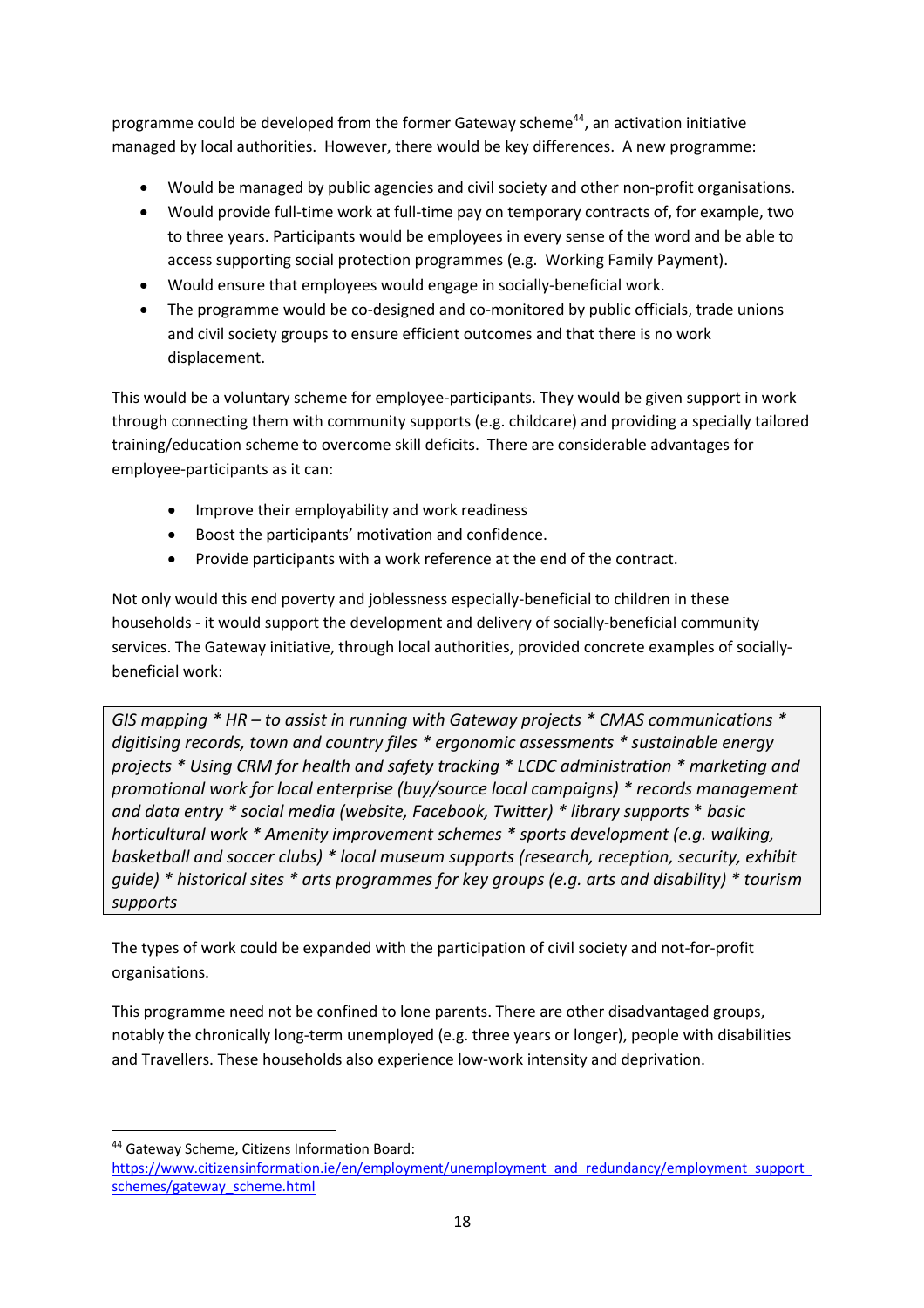It is not only individuals who would benefit from such a programme. The communities they live in would benefit from the additional spending power such employment would generate – spending power that would spread through local businesses that would, in turn, be able to employ more and provide wage rises. An employer of last resort can begin to create a race-to-the-top in terms of employment and income.

SIPTU asks the Citizens Assembly to recommend that:

→ **The State launches an employer of last resort programme aimed to help, in the first instance, lone parents.**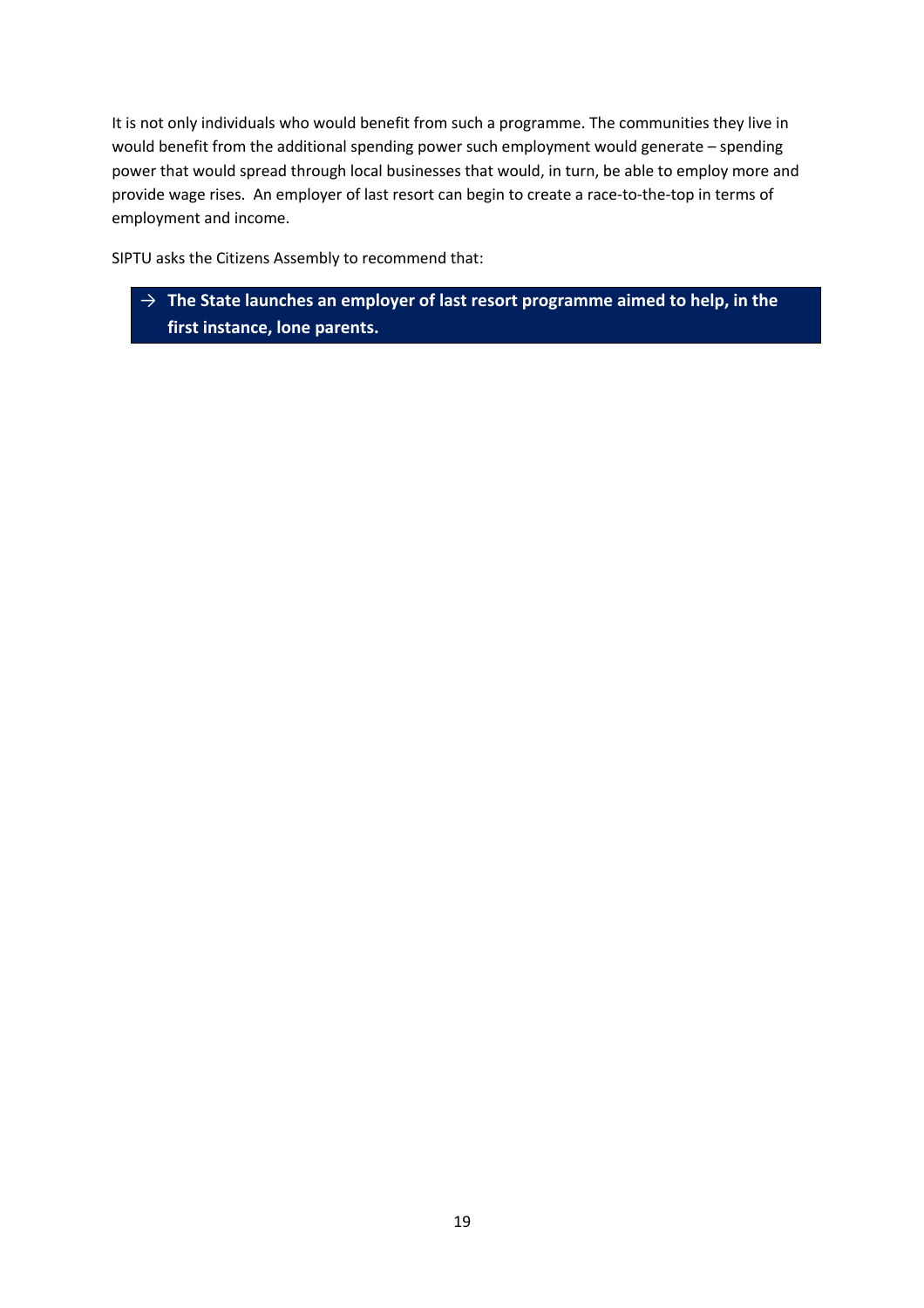# **7. Women's Health and Welfare in the Workplace**

There are issues that are particular to women's health and welfare in the workplace. Creating a workplace where women can adapt their working time to accommodate their health needs or can receive health supports is crucial to ensuring women's full health participation in work.

### **1. Gender based violence and sexual harassment in the workplace**

All workers have the right to work free from sexual harassment as a human right, a workplace right and a safety right. Yet workplace sexual harassment and gender based violence continues to be widespread and pervasive. Women bear the brunt of sexual harassment at work with international studies showing that around 1 in 3 working women will experience sexual harassment in the workplace over the course of their working life.

A survey of trade union members conducted by the Irish Congress of Trade Unions<sup>45</sup> found that the most common incident of sexual harassment reported by respondents was verbal e.g. unwelcome jokes of a sexual nature (half of all incidents); verbal sexual advances (40 percent), comments of a sexual nature about their body or clothes (a third). Around one in seven respondents reported experiencing unwanted sexual touching or attempts to kiss them. Two per cent reported being seriously sexually assaulted or raped at work, of which five respondents said that this occurred within the past 12 months.

In line with existing research, the survey found that in eight out of ten cases (81 per cent) the harasser was a man. For the majority, the perpetrator is a colleague (half of all incidents). One in three reported that their direct manager or another manager was their harasser.

The ICTU survey found that a high number of workers experiencing sexual harassment take no action either formal or informal and an unacceptably high level express dissatisfaction with their employer's actions among those who do report. Four in five workers (81 per cent) took no action, while only one in four of the small minority who did report sexual harassment to their employer felt it was taken seriously and dealt with satisfactorily. Three quarters felt that it was not dealt with satisfactorily, half of whom reported that they were treated worse as a result e.g. passed over for promotion or other opportunities targeted for further bullying or harassment.

The Employment Equality Act places a legal requirement on employers to have a policy and procedures in place to prevent sexual harassment in their workplace and to deal robustly with any complaints. However, the number of complainants who are dissatisfied with the handling of their complaint or the outcome remains persistently high. In addition, the number of women who do not report incidents points to serious failures in the system.

Workers need to know that, if they make a compit will be taken seriously and that appropriate sanctions will be taken against perpetrators.

<sup>45</sup> ICTU Survey reveals Shockingly High Levels of Under-Reporting of Sexual Harassment at Work; 25 Nov 2019: https://www.ictu.ie/press/2019/11/25/ictu-survey-reveals-shockingly-high-levels-of-unde/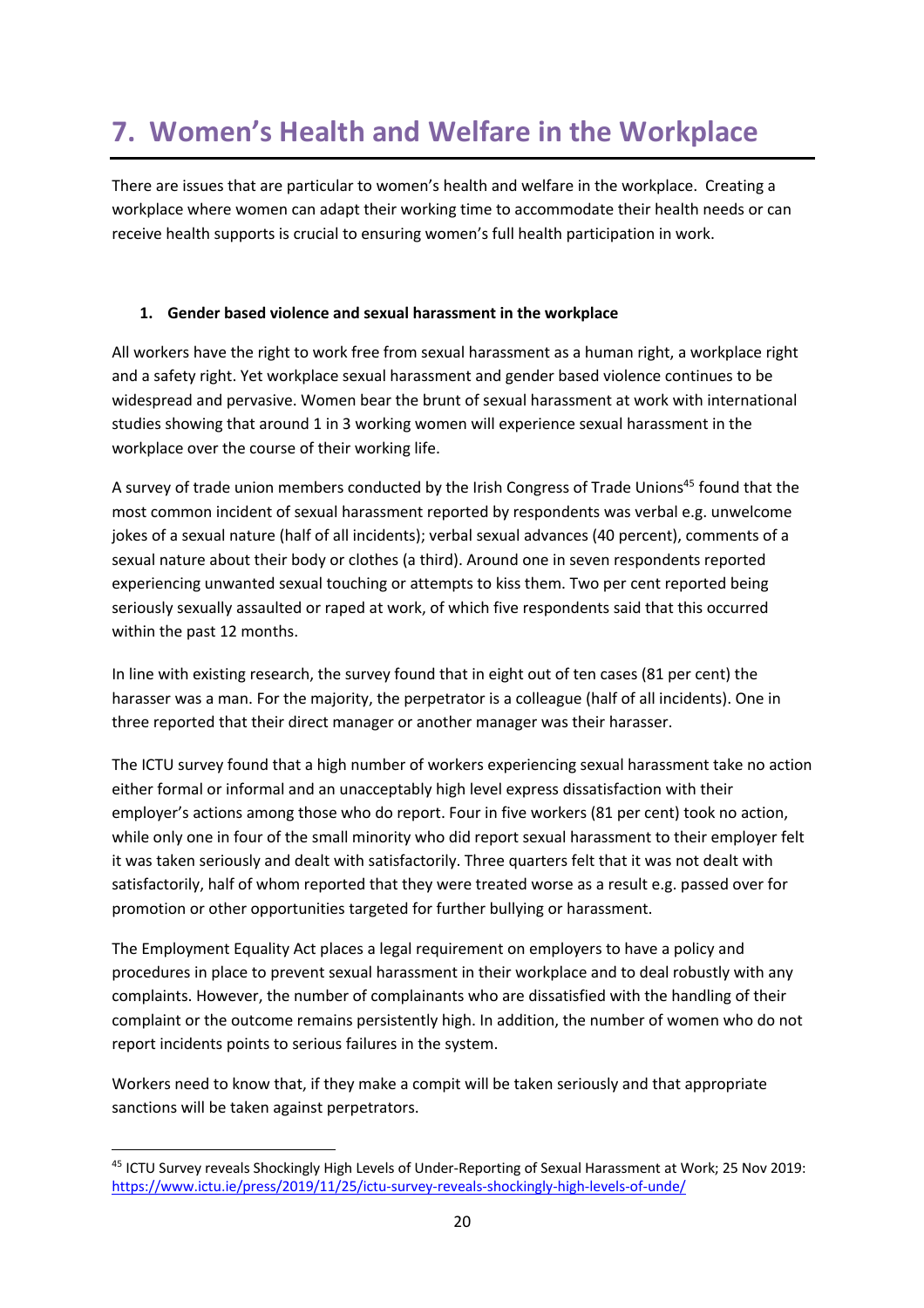We need to see employers in Ireland committing to more urgent action and to communicating a zero tolerance for harassing behaviours in the workplace. Employers who fail to meet their obligations in relation to sexual harassment should face significant sanctions.

### **2. Menstrual Leave**

Menstruation and the menstrual cycle remain taboo subjects in most workplaces. Not only are menstruating women still stigmatised<sup>46</sup>, there is a tendency to treat the pain and discomfort that women face in the workplace as a minor matter, if that. This is despite studies showing that up to 20 percent of women experience pain severe enough to interfere with daily activities (dysmenorrhea)<sup>47</sup>.

In several countries, women may avail of statutory leave during menstruation.<sup>48</sup> So far, Italy is the only country that has debated introducing statutory menstrual leave (though legislative proposals were debated, there was no agreement on the issue). A number of concerns were raised, including the danger that statutory menstrual leave could result in employers discriminating against women in hiring and promotion. That not all women face pain or discomfort only complicated how such a leave should be granted in law.

There should be a national conversation about the subject of menstruation and workplace responses. This conversation should include menstrual leave.

An immediate step that can be taken is that all toilets on company premises, in addition to providing toilet paper, soap, and hand-drying equipment free of charge should also include sanitary products.

#### **3. Menopause**

Similarly, menopause remains a taboo subject with women finding it difficult to raise the issue with their manager. In Northern Ireland, the Irish Congress of Trade Unions<sup>49</sup> found that half of women stated that menopause had been '*treated as a joke'* in the workplace; only 40 percent would '*feel comfortable*' discussing menopause in the workplace while 55 percent said that the gender of their line manager would influence their decision to raise the issue. This is despite the fact that 81 per cent of women in menopause will experience symptoms; 45 per cent will endure moderate to severe symptoms.<sup>50</sup> These symptoms can have a significant impact on women's' health and wellbeing. The menopause affects women when they are often juggling demanding jobs, school-age children and

<sup>47</sup> Clinical Evidence Handbook, American Family Physician, 2012: https://www.aafp.org/afp/2012/0215/p386.html

<sup>46</sup> "Feminine Protection": The Effects of Menstruation on Attitudes Towards Women, Psychology of Women Quarterly, Roberts, T., Goldenberg, J., Power, C.

<sup>48</sup> In Some Countries, Women Get Days Off for Period Pain, Pattani, A., New York Times, July 2017: https://www.nytimes.com/2017/07/24/health/period-pain-paid-time-off-policy.html

<sup>&</sup>lt;sup>49</sup> How does the Menopause affect Women in the Workplace? Results from an ICTU Survey: https://www.ictuni.org/download/pdf/ictu\_menopause\_survey\_results.pdf

<sup>&</sup>lt;sup>50</sup> One Irish woman's mission to destigmatise menopause, Sweeney, T., Evoke, November 2019: https://evoke.ie/2019/11/02/health/one-irish-womans-mission-to-destigmatise-menopause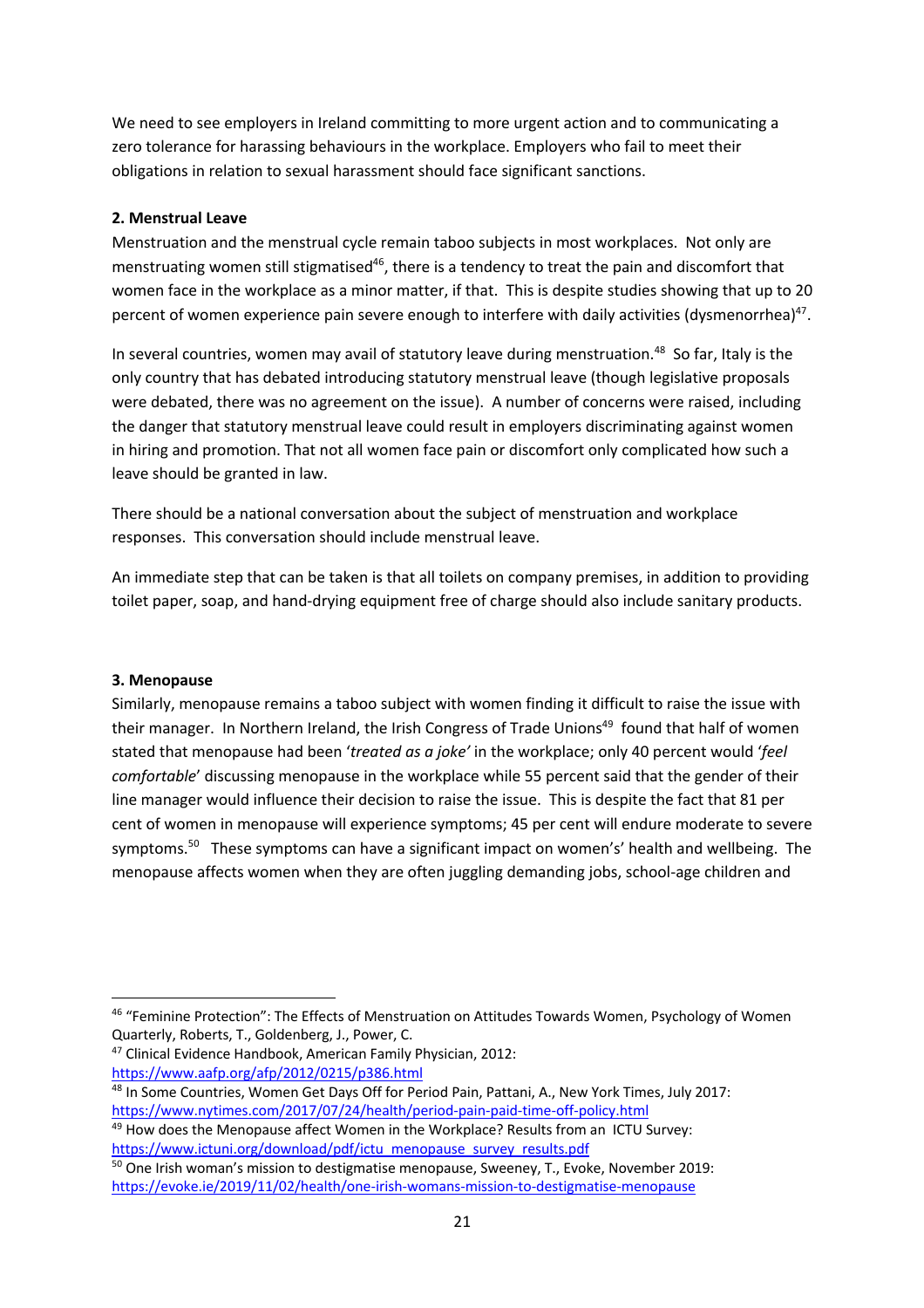elderly parents. This can have an impact on emotional wellbeing and lead to excessive levels of stress.<sup>51</sup>

In the UK the Employment Tribunal held that an employers' failure to deal with menopausal symptoms was discriminatory under the Equality Act. This calls for a similar response in Ireland; namely, a requirement that employers deal with medical conditions arising out of menopause in the same way as they would deal with other medical conditions.<sup>52</sup>

SIPTU calls for a national conversation on the subject of a statutory menopausal leave. In the shortterm there should be a statutory recognition of menopausal symptoms as a medical condition, requiring that employers treat it as such.

#### **4. Domestic Violence and Abuse**

Domestic abuse is considered to be the physical, sexual, financial, emotional or psychological abuse of one person against another within a family environment or by an intimate current or former partner.

Domestic abuse can exact a considerable physical, psychological and financial toll on victims. In the workplace this can manifest itself in absenteeism and lowered performance. Workplaces must adopt guidelines to help identify victims of domestic violence and abuse so that employers, managers, trade union representatives and work colleagues can provide a safe and supportive environment. A crucial part of this support should be the introduction of paid domestic leave. This has already been introduced in New Zealand<sup>53</sup> and the Philippines<sup>54</sup>. Following the New Zealand example, a new Domestic Violence leave should be introduced, allowing for up to 10 days of full paid leave.

### **5. Breastfeeding**

Under maternity protection legislation<sup>55</sup> certain women in employment who are breastfeeding are entitled to take time off work each day in order to breastfeed (including expressing milk). The provision applies to all women in employment who have given birth within the previous 6 months. Women are entitled to one hour per day (which can be taken as a 60 minute break, two 30 minute breaks or three 20 minute breaks). Where there are no facilities in work to accommodate breastfeeding (employers don't have to provide these if it would give rise to considerable costs) the women are entitled to a reduction of working hours without loss of pay to facilitate breastfeeding.

https://inmo.ie/tempDocs/20190514091138\_WebMenopause%20Position%20PaperSM.pdf

<sup>51</sup> Menopause at Work, Irish Nurses and Midwife Organisation, May 2019:

 $52$  The menopause & the Equality Act: why it pays to provide support, Hawes, C.; HR Grapevine, January 2018: https://www.hrgrapevine.com/content/article/insight-2018-01-29-the-menopause-and-the-equality-act-whyit-pays-to-provide-support

<sup>&</sup>lt;sup>53</sup> A huge win': New Zealand brings in paid domestic violence leave; the Guardian, 26 July 2018: https://www.theguardian.com/world/2018/jul/26/new-zealand-paid-domestic-violence-leave-jan-logie

<sup>54</sup> Republic Act 9262; Philippine Commission on Women: http://pcw.gov.ph/law/republic-act-9262 <sup>55</sup> Breastfeeding, Citizens Advice Board,

https://www.citizensinformation.ie/en/birth\_family\_relationships/after\_your\_baby\_is\_born/breastfeeding.html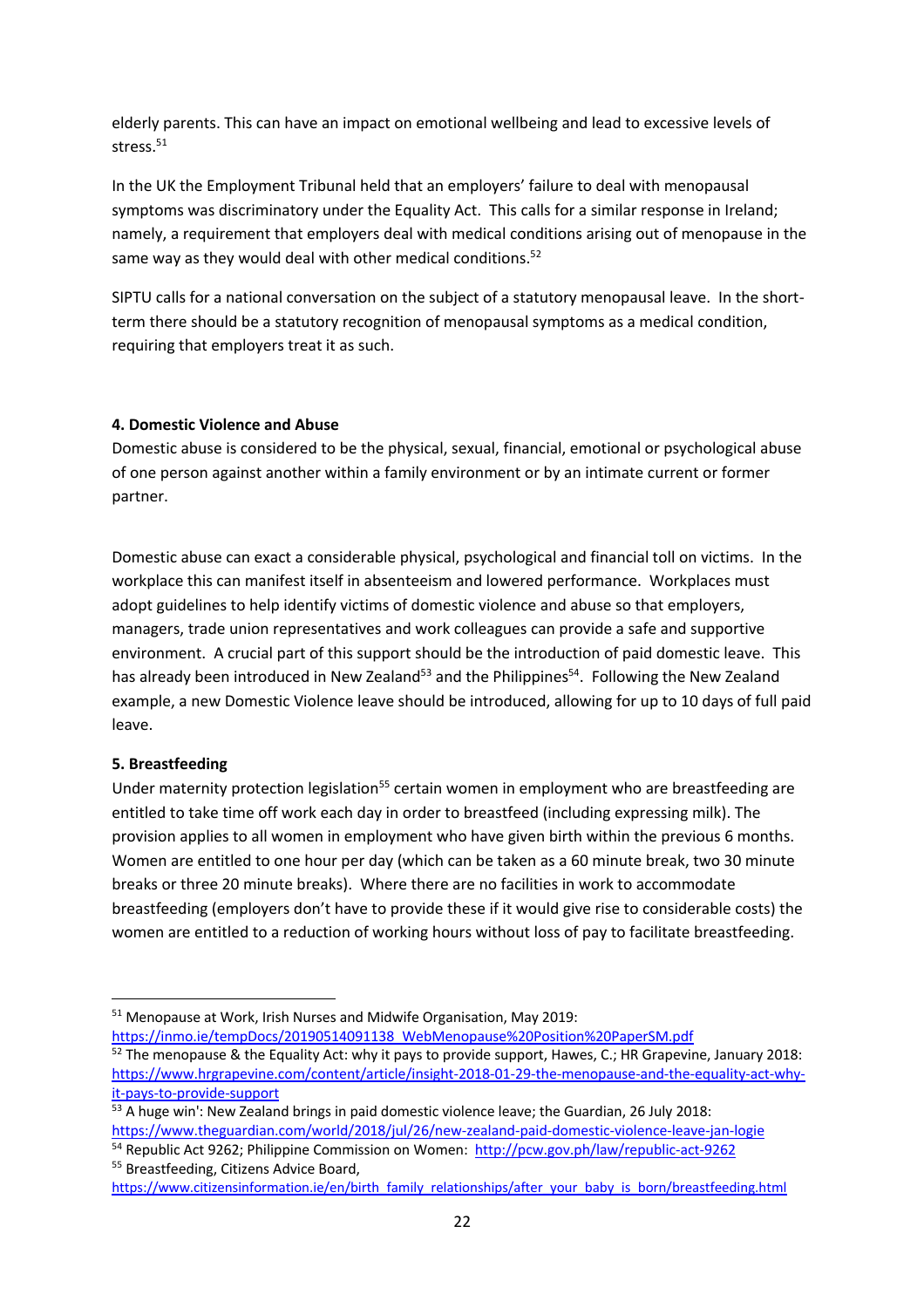This is positive legislation. However, it only applies to women who gave birth in the previous six months. This effectively means the provisions only apply to women who have returned to work early (i.e. not taken their full maternity leave). For women who have taken their full paid leave, they have no entitlement to breastfeeding in the workplace. Therefore, most women will not be able to benefit from this protection. This can be remedied easily by extending the provision to mothers who continue to breastfeed their children, regardless of duration.

SIPTU asks the Citizens Assembly to recommend:

 $\rightarrow$  The Government to publish a Green Paper on Women's Health and Welfare in the **workplace, covering all the health and welfare issues impacting on women, potential legislative protections and employer requirements.**

**And**

 $\rightarrow$  In the short-term, workplaces be required to provide sanitary products in toilets **and that legislation covering breastfeeding be amended to provide women with the option of breastfeeding without an arbitrary end date.**

**And**

 $\rightarrow$  That domestic violence leave be introduced at full pay.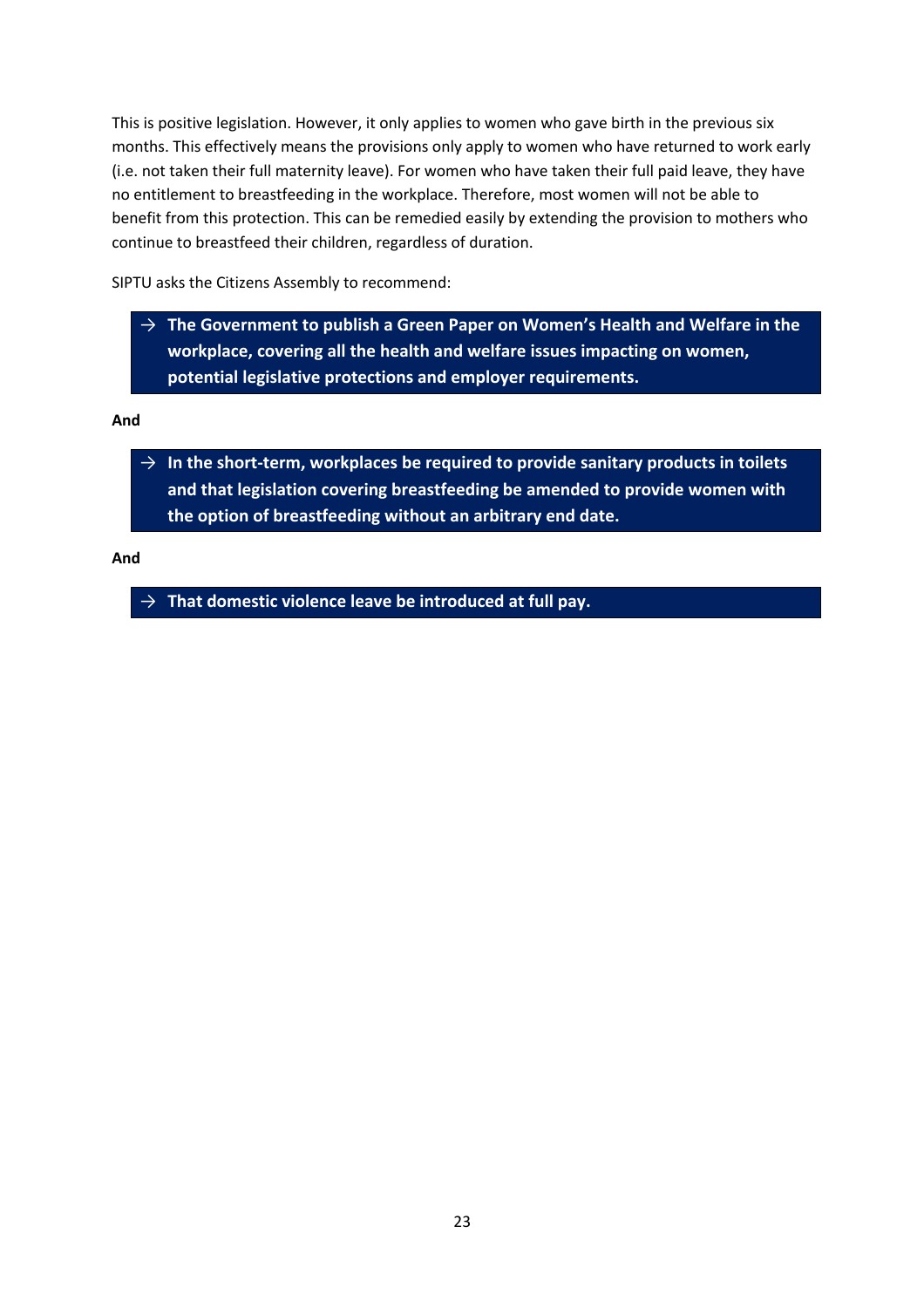## **8. Investing in Gender Equality**

The following provides a financial and social impact of our gender equality proposals. Such impact assessments are necessarily limited. Models that measure social investment on public finances and economic growth do so only imperfectly. For instance, we know that lifting households with children out of poverty increases the chances of those children remaining in education, increasing their skills and their income in adult life. However, we don't have a way to adequately measure this 'return on investment'. We know that a community with enhanced life quality has lower social costs than areas of poor quality but we don't have a way to satisfactorily measure this in GDP terms. And we find it difficult to measure the impact of higher job satisfaction (which produces higher productivity) on the economy as a whole.



### **Dynamics of Social Investment**

Therefore we will outline 'costs' (where we have them) and benefits in the hope of capturing the dynamic of social investment which provides benefits to households, communities, workplaces and society (of which the economy is a part).

#### **1. Women and Collective Bargaining**

Collective bargaining increases wages. This will actually raise revenue for the Government through higher income taxes (including the Universal Social Charge), PRSI contributions and consumption taxes (i.e. VAT, excise, etc.). Further, it can reduce public spending on subsidies to low-income groups such as the Working Family Payment.

Many oppose collective bargaining in the interests of business. However, firms that engage in collective bargaining experience productivity and performance increases, with lower staff turnover costs. Further, businesses that rely on the spending power of Irish employees benefit from the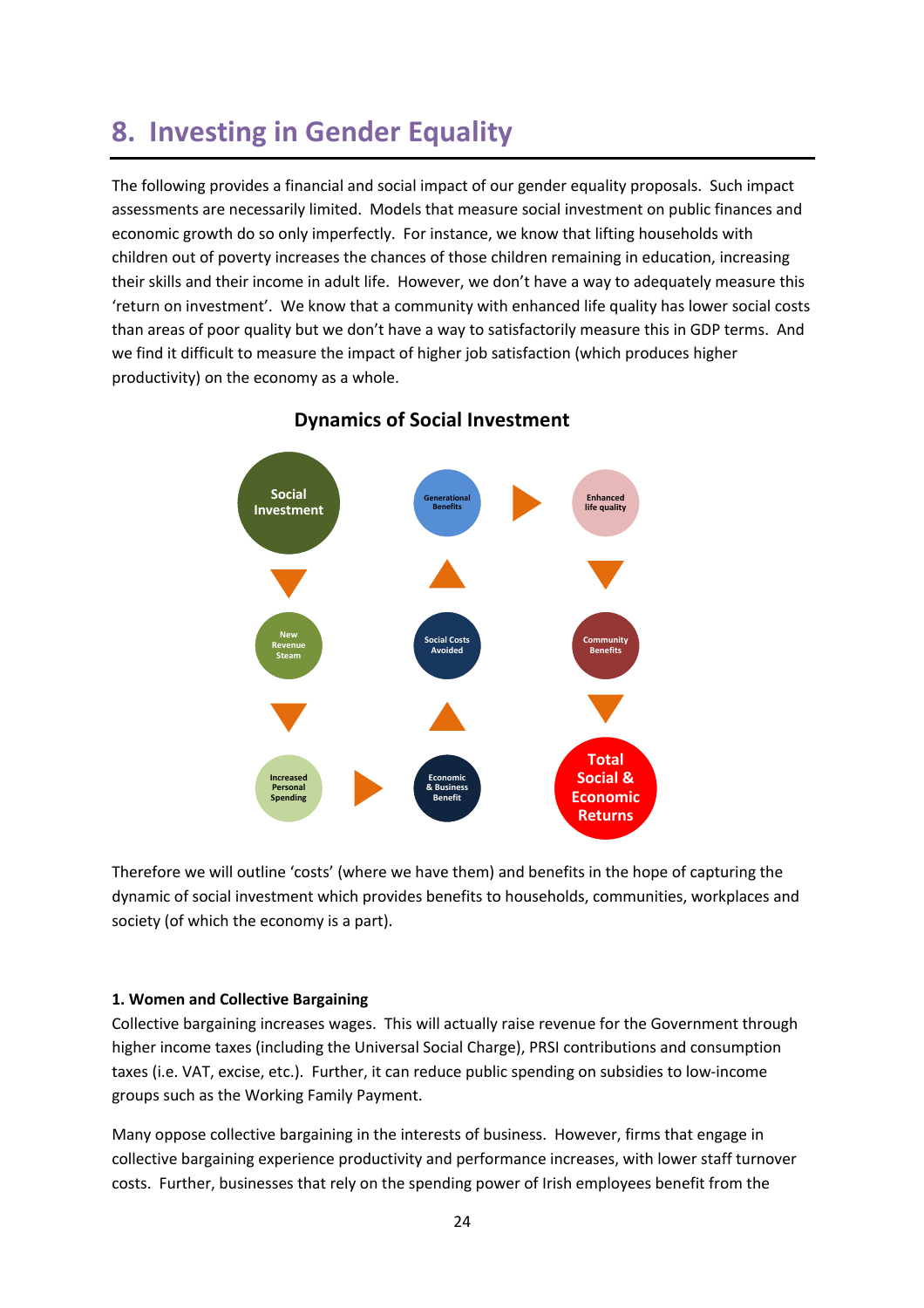higher wages and personal spending. There could be downsides in terms of price rises and reduced investment but these are usually countered by increased productivity.

Collective bargaining is crucial in implementing other reforms in the workplace. For instance, ensuring that flexible working hours are introduced in a way that benefits women or that women's health measures are adequately introduced requires workplace monitoring and compliance which collective representation provides.

### **2. Employee-Led Flexible Working Hours**

This is not likely to have a significant cost impact. While there may be an initial cost in managerial resources in moving to a flexible workplace, this should be treated as an investment since flexible working raises productivity and firm performance. To the extent that this happens, not only does business benefit; the economy increases revenue through greater efficiencies.

### **3. In-Work Family Benefits**

It is difficult to cost the introduction of pay-related family benefits but it will be significant and requires considerable reform of our tax and social insurance system. Increasing social insurance benefits does not necessitate tax increases as benefits are paid out of the Social Insurance Fund (SIF). It will, however, require increases in PRSI contributions.

Irish employers' PRSI (currently 10.75 percent of an employee's wage) is one of the lowest in the EU, approximately half the EU average. In many countries employers' PRSI exceeds 25 and even 30 percent.56 Employers' PRSI is not a tax on jobs as it is sometimes argued. It is part of an employees' compensation package. Employers pay a *direct* wage to the employee and a *social wage* which is paid to the SIF. It is from the SIF that employees can draw down income in times of need (e.g. unemployment, illness, pregnancy, occupational injuries, old age).

Increasing the *social wage* should be part of the collective bargaining process, integrating increases in the direct and social wage. The in-work benefits would be phased in over a number of years as well as any increase in the social wage (employers' PRSI). For instance, a fractional increase of 0.1 percentage point in employers' PRSI would raise €90 million and, on average, cost employers less than 80 cents per week. For many businesses, the impact would be even less as they would no longer have to top up maternity and parental benefits out of their own resources.

### **4. Acknowledging Care Work in the Pension System**

Providing contribution credits for the state pension in respect of caring in the home is already government policy. Introducing credited contributions to an auto-enrolment scheme will be more difficult. It can be paid for by direct state contribution or by a fractional levy on proposed contributions from employees, employers and the self-employed. Costs will be spread out over decades.

<sup>56</sup> European Commission, Trends in Taxation in Europe 2019: https://ec.europa.eu/taxation\_customs/business/economic-analysis-taxation/taxation-trends-eu-union\_en